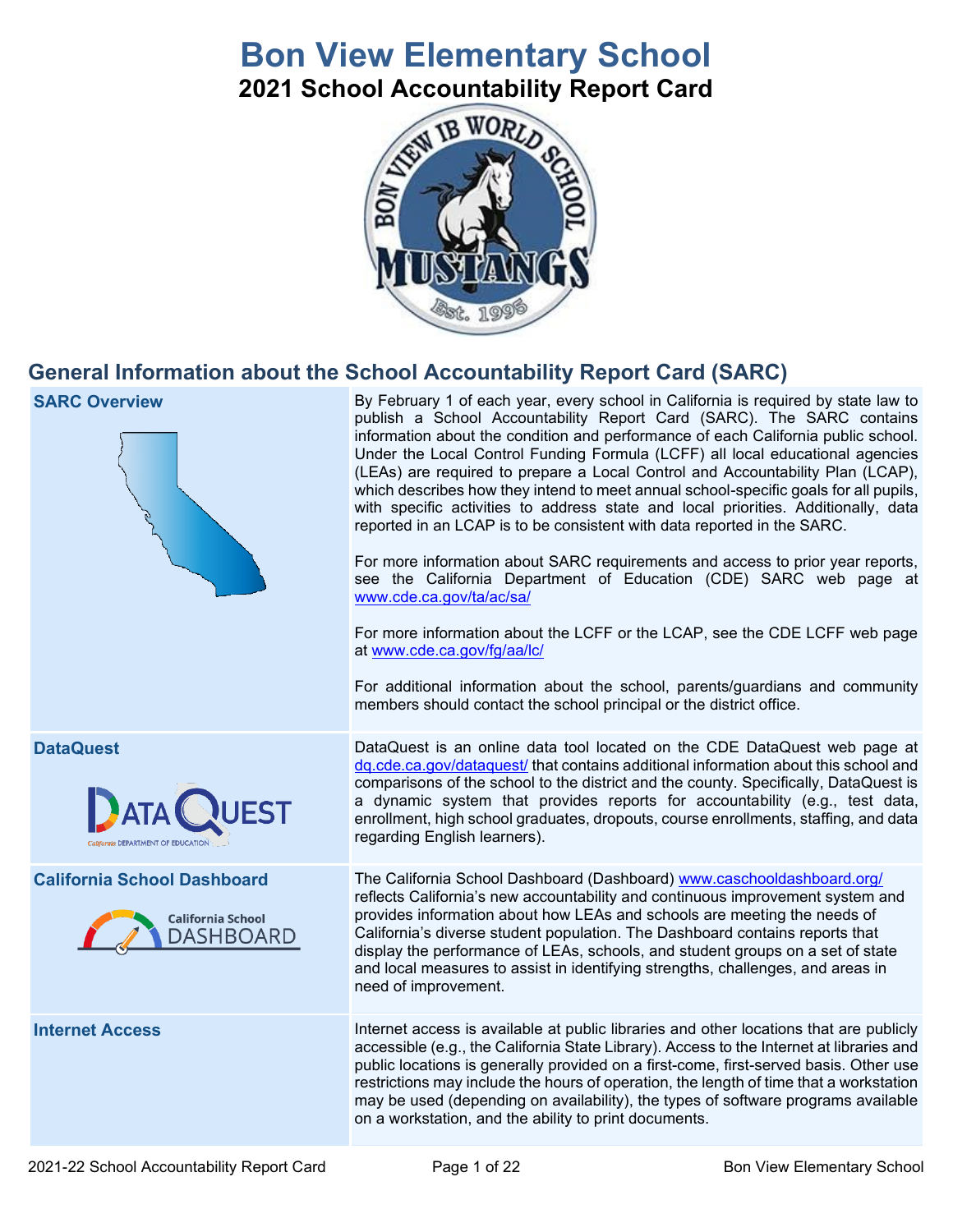#### **2021-22 School Contact Information**

| <b>School Name</b>                               | <b>Bon View Elementary School</b> |  |  |  |  |
|--------------------------------------------------|-----------------------------------|--|--|--|--|
| <b>Street</b>                                    | 2121 S. Bon View Avenue           |  |  |  |  |
| City, State, Zip                                 | Ontario, Ca 91761                 |  |  |  |  |
| <b>Phone Number</b>                              | 909-947-3932                      |  |  |  |  |
| <b>Principal</b>                                 | Eddie Franco                      |  |  |  |  |
| <b>Email Address</b>                             | eddie.franco@omsd.net             |  |  |  |  |
| <b>School Website</b>                            | https://www.omsd.net/BonView      |  |  |  |  |
| County-District-School (CDS) Code 36678196036149 |                                   |  |  |  |  |

| 2021-22 District Contact Information |                                   |  |  |
|--------------------------------------|-----------------------------------|--|--|
| <b>District Name</b>                 | Ontario-Montclair School District |  |  |
| <b>Phone Number</b>                  | $(909)$ 459-2500                  |  |  |
| Superintendent                       | Dr. James Q. Hammond              |  |  |
| <b>Email Address</b>                 | info@omsd.net                     |  |  |
| <b>District Website Address</b>      | https://www.omsd.net              |  |  |

#### **2021-22 School Overview**

The mission of Bon View School is to empower globally minded scholars to take action and make a difference with integrity and responsibility through inquiry.

At Bon View, we ask each student to make a commitment to our International Baccalaureate Learner Profile attributes by being active participants in their learning and acting responsibly as an individual within our global community. Doing so will enable all to have a successful and enjoyable school year. Bon View 's staff considers it a privilege to educate the 676 students we serve in grades preschool through 6th grade. We know however, that we will get the best results when we have a total community effort that involves parents, volunteers and partners working along with the school to support, encourage and inspire our students. Because of our exceptional programs and the achievements of our students and staff, Bon View Elementary School is an authorized International Baccalaureate Elementary School. Our Primary Year's program provides all students with a transdisciplinary approach to ideas and concepts. We have several unique instructional programs to prepare our students to compete with students across the globe. Our special programs (music, art, specialized physical education, and language programs) allow students to develop their talents. Along with our International Baccalaureate focus, we have fully aligned the Common Core State Standards within our program. This adoption leads to a more rigorous approach to learning. Success and achievement are nurtured in our classrooms where teachers are committed to helping each student become global citizens in this world.

Our school is also committed to global awareness and cultural understanding. We are extremely proud of the efforts made to achieve International Baccalaureate World School authorization. Bon View is a unique setting in which students build fundamental skills, grow their curiosity, begin to understand themselves as learners and develop a sense of who they are as 21st-century citizens. The Bon View staff have made a commitment to the following initiatives: 1. A continued focus on promoting Professional Learning Communities among our staff members. We believe one of the most effective ways to address student achievement is for all instructional staff members to be consistent in instruction and committed to student success. 2. Responsiveness to Instruction. Our goal is to monitor all students for academic success along the way and be more proactive to address our students' learning needs. 3. Positive Behavior Intervention and Support. This initiative is to further support our students in promoting character education and responsible citizenship. Although we require students to work hard, many opportunities exists for participation in a multitude of extracurricular activities, including team sports, cultural interests, intellectual pursuits, GATE, etc. A student at our school may look forward to many highly rewarding educational and personal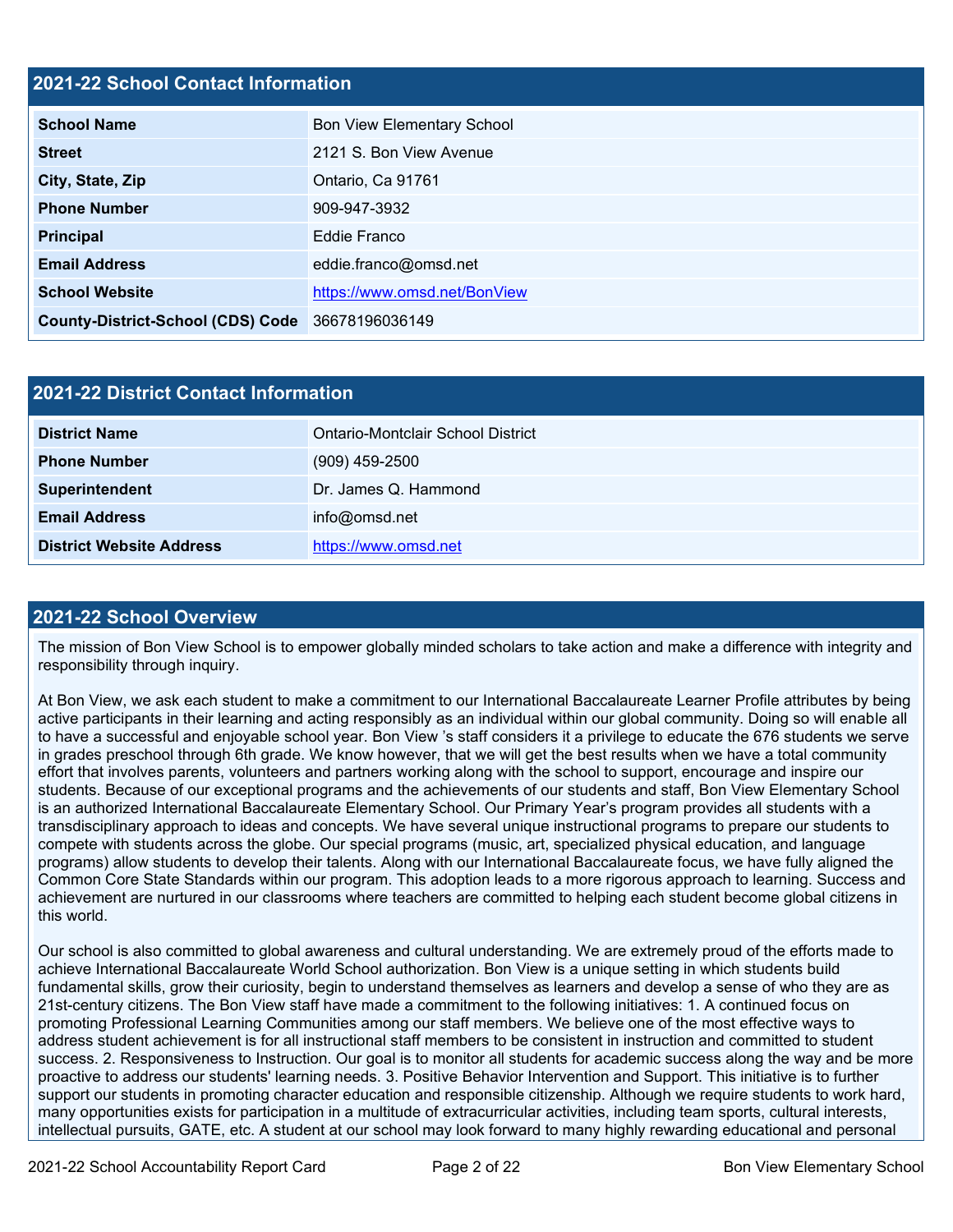experiences. New academic vistas will be explored, new friendships will be made, new perspectives on life will be developed, and the opportunity to mature at Bon View Elementary.

In addition to the IB framework, we have also embedded the Advancement Via Individual Determination (AVID) framework to enhance our College Readiness skills in Preschool through 6th grade. Students in all grade levels benefit from being Organized, utilizing a calendar or agenda regularly, developing notetaking skills, and inquiring about their learning. We strive to develop lessons that are rich in WICOR, which stands for Writing, Inquiry, Collaboration, Organization, and Reading. AVID has supported our students in taking ownership in their learning.

Bon View is also a PBIS (Positive Behavior Intervention and Supports) School who values a positive approach to student discipline. We have high expectations of our students and teach students how to behave appropriately through multiple strategies. We recently were recognized by the PBIS Coalition as a PBIS Silver school in 2019 and PBIS Gold in 2020. Our behavior expectations align with our IB Learner Profile. We support all students in being Thinkers, Open-Minded, Principled, Balanced, Reflective, Inquirers, Caring, Communicators, Courageous, and Knowledgeable. Ultimately, our goal at Bon View IB World School to empower globally minded students who take meaningful action to enhance their school, community, and world.

### **About this School**

#### **2020-21 Student Enrollment by Grade Level**

| <b>Grade Level</b>      | <b>Number of Students</b> |
|-------------------------|---------------------------|
| Kindergarten            | 104                       |
| Grade 1                 | 87                        |
| Grade 2                 | 79                        |
| Grade 3                 | 90                        |
| Grade 4                 | 99                        |
| Grade 5                 | 95                        |
| Grade 6                 | 98                        |
| <b>Total Enrollment</b> | 652                       |

#### **2020-21 Student Enrollment by Student Group**

| <b>Student Group</b>             | <b>Percent of Total Enrollment</b> |
|----------------------------------|------------------------------------|
| <b>Female</b>                    | 45.1                               |
| <b>Male</b>                      | 54.9                               |
| American Indian or Alaska Native | 1.7                                |
| Asian                            | 1.2                                |
| <b>Black or African American</b> | 2.8                                |
| <b>Filipino</b>                  | 0.5                                |
| <b>Hispanic or Latino</b>        | 90.3                               |
| <b>Two or More Races</b>         | 0.2                                |
| <b>White</b>                     | 3.4                                |
| <b>English Learners</b>          | 31.6                               |
| <b>Foster Youth</b>              | 1.4                                |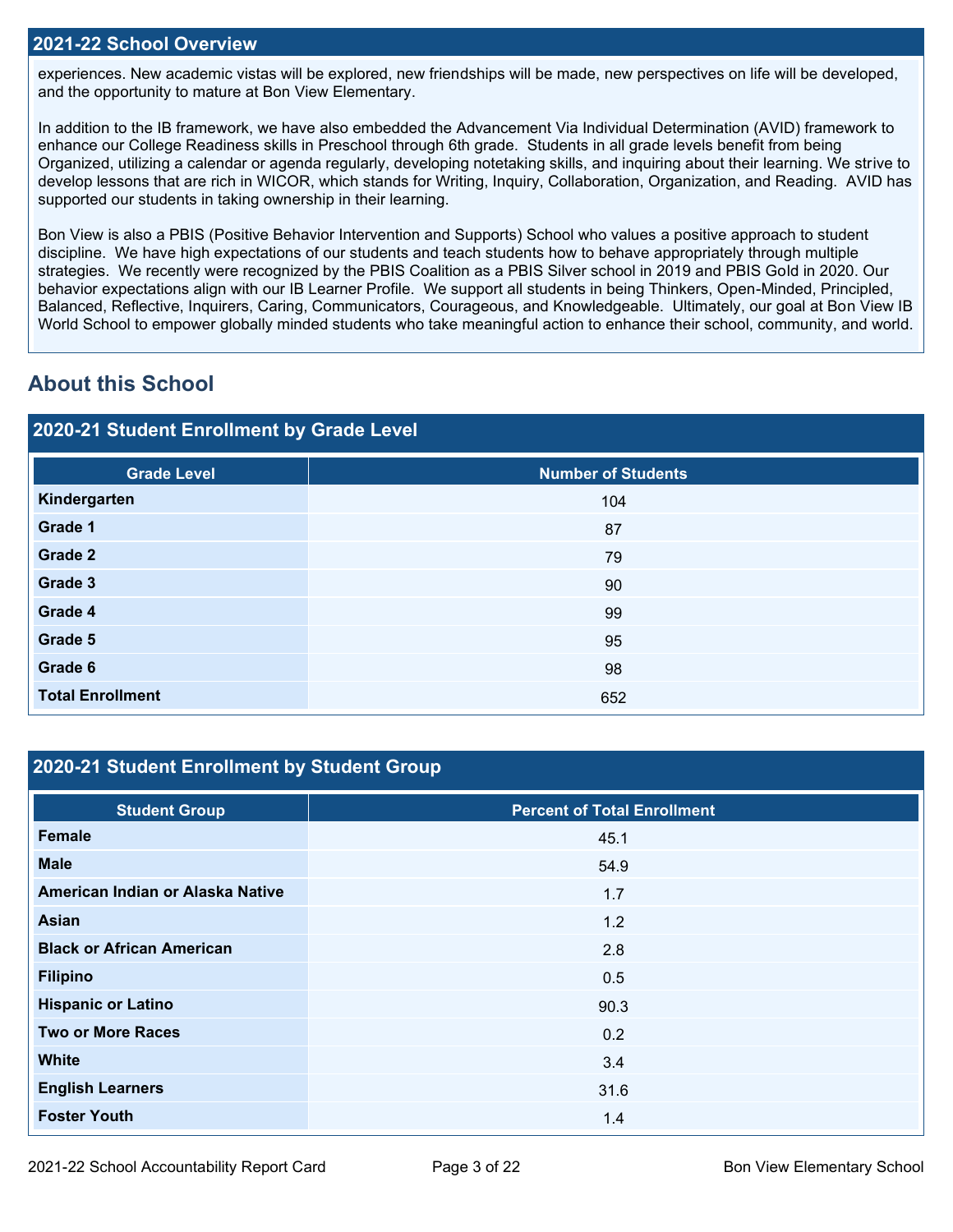| <b>Homeless</b>                        |      |
|----------------------------------------|------|
| <b>Socioeconomically Disadvantaged</b> | 89.7 |
| <b>Students with Disabilities</b>      | 112  |

#### **A. Conditions of Learning State Priority: Basic**

The SARC provides the following information relevant to the State priority: Basic (Priority 1):

- Degree to which teachers are appropriately assigned and fully credentialed in the subject area and for the pupils they are teaching;
- Pupils have access to standards-aligned instructional materials; and
- School facilities are maintained in good repair

Note: For more information refer to the Updated Teacher Equity Definitions web page at<https://www.cde.ca.gov/pd/ee/teacherequitydefinitions.asp>

| 2019-20 Teacher Preparation and Placement                                                       |         |  |  |
|-------------------------------------------------------------------------------------------------|---------|--|--|
| <b>Authorization/Assignment</b>                                                                 | 2019-20 |  |  |
| Fully (Preliminary or Clear) Credentialed for Subject and Student Placement (properly assigned) |         |  |  |
| <b>Intern Credential Holders Properly Assigned</b>                                              |         |  |  |
| Teachers Without Credentials and Misassignments ("ineffective" under ESSA)                      |         |  |  |
| Credentialed Teachers Assigned Out-of-Field ("out-of-field" under ESSA)                         |         |  |  |
| <b>Unknown</b>                                                                                  |         |  |  |
| <b>Total Teaching Positions</b>                                                                 |         |  |  |
|                                                                                                 |         |  |  |

Note: The data in this table is based on Full Time Equivalent (FTE) status. One FTE equals one staff member working full time; one FTE could also represent two staff members who each work 50 percent of full time. Additionally, an assignment is defined as a position that an educator is assigned to based on setting, subject, and grade level. An authorization is defined as the services that an educator is authorized to provide to students.

## **2019-20 Teachers Without Credentials and Misassignments (considered "ineffective" under ESSA) Authorization/Assignment 2019-20 Permits and Waivers Misassignments Vacant Positions Total Teachers Without Credentials and Misassignments**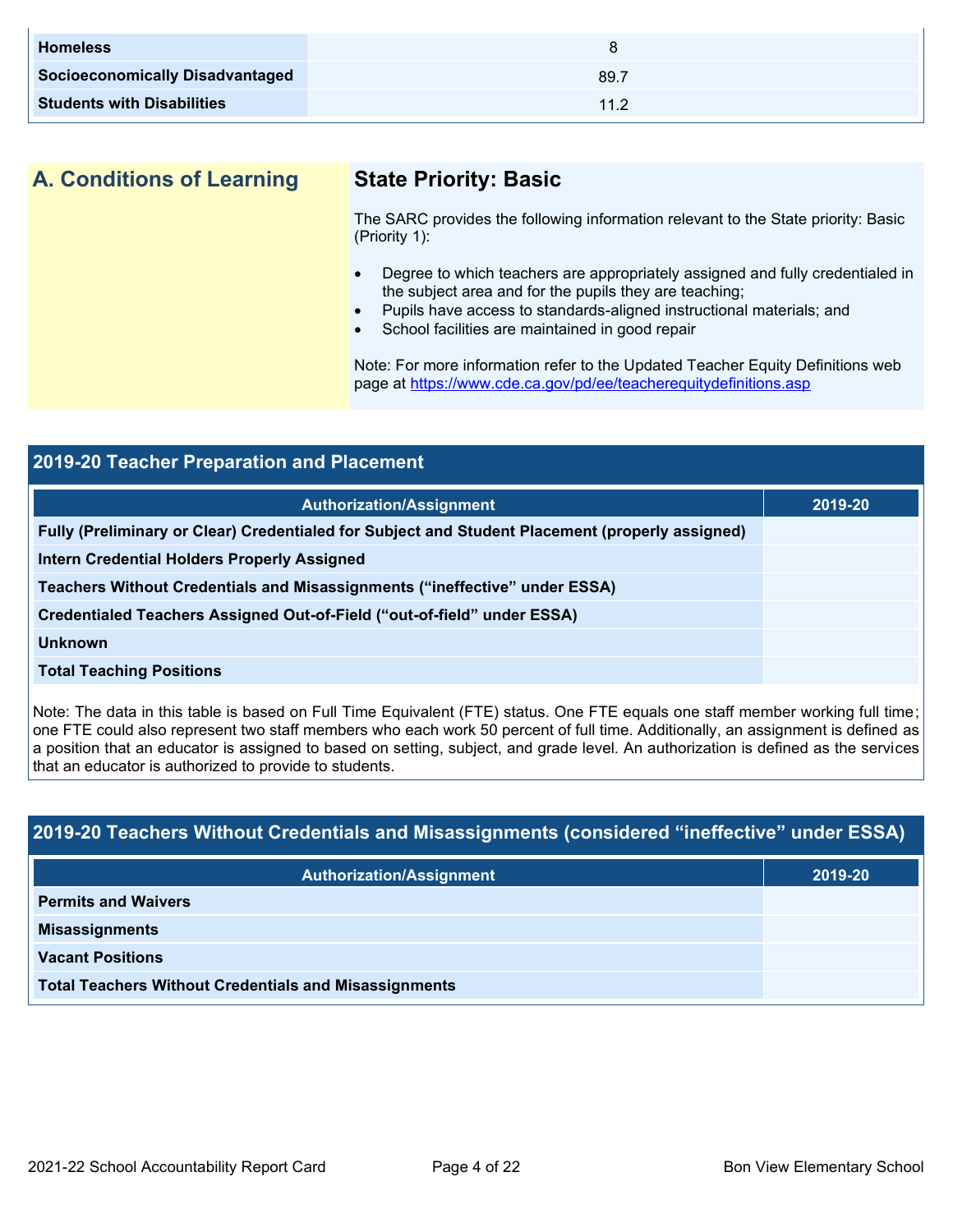### **2019-20 Credentialed Teachers Assigned Out-of-Field (considered "out-of-field" under ESSA)**

| <b>Indicator</b>                                       | 2019-20 |
|--------------------------------------------------------|---------|
| Credentialed Teachers Authorized on a Permit or Waiver |         |
| <b>Local Assignment Options</b>                        |         |
| <b>Total Out-of-Field Teachers</b>                     |         |

### **2019-20 Class Assignments**

| <b>Indicator</b>                                                                                                                                    | 2019-20 |
|-----------------------------------------------------------------------------------------------------------------------------------------------------|---------|
| <b>Misassignments for English Learners</b><br>(a percentage of all the classes with English learners taught by teachers that are misassigned)       |         |
| No credential, permit or authorization to teach<br>(a percentage of all the classes taught by teachers with no record of an authorization to teach) |         |

| 2021-22 Quality, Currency, Availability of Textbooks and Other Instructional Materials |                                                                                                                                                                                                                                                                                                                                                                                                                                                                                      |             |                                                                |                                                                                           |  |
|----------------------------------------------------------------------------------------|--------------------------------------------------------------------------------------------------------------------------------------------------------------------------------------------------------------------------------------------------------------------------------------------------------------------------------------------------------------------------------------------------------------------------------------------------------------------------------------|-------------|----------------------------------------------------------------|-------------------------------------------------------------------------------------------|--|
| Year and month in which the data were collected                                        |                                                                                                                                                                                                                                                                                                                                                                                                                                                                                      | August 2021 |                                                                |                                                                                           |  |
| <b>Subject</b>                                                                         | Textbooks and Other Instructional Materials/year of<br><b>Adoption</b>                                                                                                                                                                                                                                                                                                                                                                                                               |             | <b>From</b><br><b>Most</b><br><b>Recent</b><br><b>Adoption</b> | <b>Percent</b><br><b>Students</b><br><b>Lacking Own</b><br><b>Assigned</b><br><b>Copy</b> |  |
| <b>Reading/Language Arts</b>                                                           | TK Big Day (Houghton-Mifflin-Harcourt) - Adopted 2016<br>K-6 Wonders (McGraw-Hill) - Adopted 2016                                                                                                                                                                                                                                                                                                                                                                                    |             | Yes                                                            | 0%                                                                                        |  |
| <b>Mathematics</b>                                                                     | TK-8 - Eureka Math (Great Minds)- Adopted 2015* and then<br>in 2018* for Dual Immersion program.<br>K-8 mathematics materials were selected by OMSD<br>stakeholders to adopt due to the level of rigor of the program<br>and a strong alignment with the California State Standards.<br>*TK mathematics materials are from the most recent local<br>adoption.<br>Integrated Math, High School Credit Course, Houghton Mifflin<br>Harcourt, Integrated Math I, 2015 adopted May, 2020 | <b>No</b>   | 0%                                                             |                                                                                           |  |
| <b>Science</b>                                                                         | TK- Big Day Houghton-Mifflin- Adopted 2016<br>K-5 California Inspire Science (McGraw Hill) - Adopted 2019<br>6-8 California Inspire Science-Preferred Integrated (McGraw<br>Hill) - Adopted 2019                                                                                                                                                                                                                                                                                     | Yes         | 0%                                                             |                                                                                           |  |
| <b>History-Social Science</b>                                                          | TK Big Day (Houghton-Mifflin-Harcourt) - Adopted 2016<br>K-5 California Vistas (Macmillan/McGraw-Hill) - Adopted<br>2006*<br>6-8 My World Interactive (Pearson) - Adopted 2018<br>*K-5 History/Social Science materials are not from the most<br>recent state adoption; however, the district has determined                                                                                                                                                                         |             | Yes                                                            | 0%                                                                                        |  |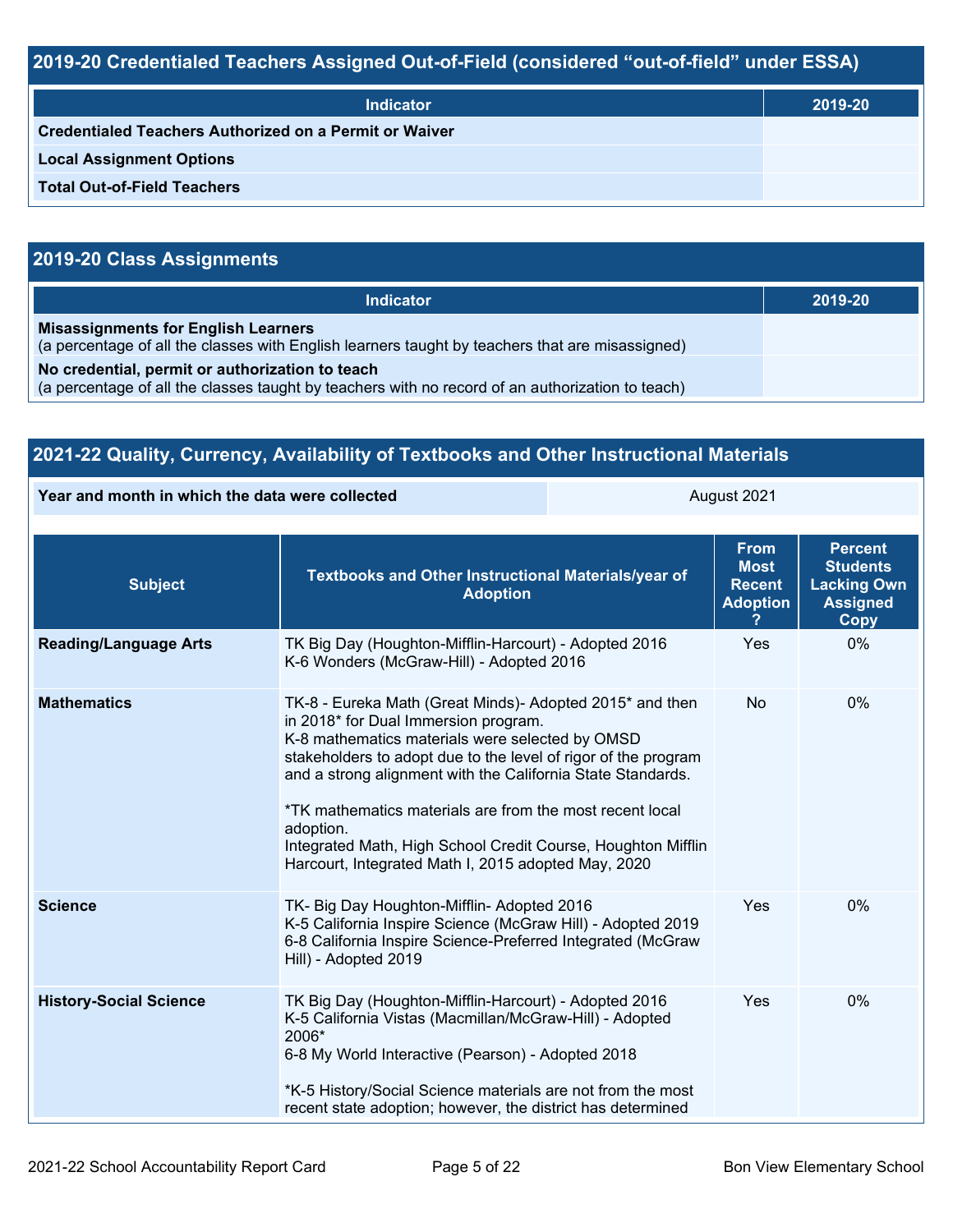|                                   | through local review that the materials are still aligned to<br>current state standards.                                                                                                                                                                                                                           |     |       |
|-----------------------------------|--------------------------------------------------------------------------------------------------------------------------------------------------------------------------------------------------------------------------------------------------------------------------------------------------------------------|-----|-------|
| Foreign Language                  | *Spanish II S, High School Credit Course, Vista, Imagina, 4th<br>Edition, adopted May 2020 - *Not from the most recent state<br>adoption.<br>Spanish for Native Speakers, McDougal Littel, Tu Mundo,<br>2008, adopted July 2008<br>Beginning Spanish, Prentice Hall, Realidades, 2008, adopted<br><b>July 2008</b> | Yes | $0\%$ |
| <b>Health</b>                     | K-8 Focus on You (Charles Merrill Publishing) - Adopted<br>1984                                                                                                                                                                                                                                                    | No  | $0\%$ |
| <b>Visual and Performing Arts</b> | TK-6 Theatre Arts Connection (SRA/McGraw-Hill) - Adopted<br>2008<br>TK-6 Art Connection (SRA/McGraw-Hill) - Adopted 2008<br>TK-8 CA Spotlight on Music (McGraw-Hill) - Adopted 2008<br>6-8 Middle School Art Series (McGraw-Hill) - Adopted 2008                                                                   | Yes | $0\%$ |

#### **School Facility Conditions and Planned Improvements**

Bon View School was built originally in 1995. The school has a total of 33 classrooms, a library, and a multi-purpose room. The school is designed in pods to facilitate active learning in a stimulating environment. There are 11 portable classrooms that have been installed at various times. Three were installed with the original construction in 1995, five were added in 1997, and one was added in 2001. The administration building houses offices, a conference room, and staff work space. The school has a large field and enough equipment for student engagement. There are 21 restrooms, with 100% of the toilets in working condition. During the 17/18 school year the following projects where completed: 1. perimeter fence at the front of the school and on Philadelphia were heightened, additionally a wire mesh was added to the inside of the gate bars for heightened safety, and several portable classrooms received new carpet. A new portable classroom was installed in the summer of 2018 due to increased student enrollment. The front office was also provided new carpet in the summer of 2018. There are no current or planned facility improvements. The school facility offers a good learning environment with fully functioning lighting, heating and cooling systems, and noise negation. Internet access is available in the office and all classrooms. Each classroom has at least 1 computer and a printer. The district Information Services Department maintains a content filter for all Internet traffic, including E-mail, in accordance with the Children's Internet Protection Act (CIPA) guidelines. For student safety, Bon View is a closed campus. The perimeter gates remain closed throughout the day, which maintains limited access to the school when in session. Noon aides and credentialed teachers provide supervision before, during and/or after school. All students enter the school through the front gates each morning. At all other times, parents and visitors enter the school through the office. District employees and substitutes all wear district-issued identification badges. The front gates are closed when school begins and are not opened until dismissal. Students who are checked out early are done so by the front office. All staff members are diligent about being aware of adults on campus at all times. Visitors without visitor badges are escorted to the front office for check-in. Additionally, at the end beginning of the 18/19 school year a raptor system for volunteers was installed for heightened security in the front office.

To promote safety, Bon View Elementary School is a closed campus; gates are closed during the school day and visitors must enter through the main office to sign in at front desk prior to entering school premises. Visitors must present their California ID badges and staff must present their district badge through our RAPTOR system. Signage has been placed at all gates directing visitors to check in at the office. All staff members have been provided with district ID badges. Bon View Elementary School offers student supervision before school, during school and after school. Supervision in the mornings is done by administrative team, support team, and Proctors beginning at 7:30 AM. Recess duty supervision and lunch supervision is offered by certificated staff, administrators and proctors. After school supervision is offered by administration team, support staff as well as teachers.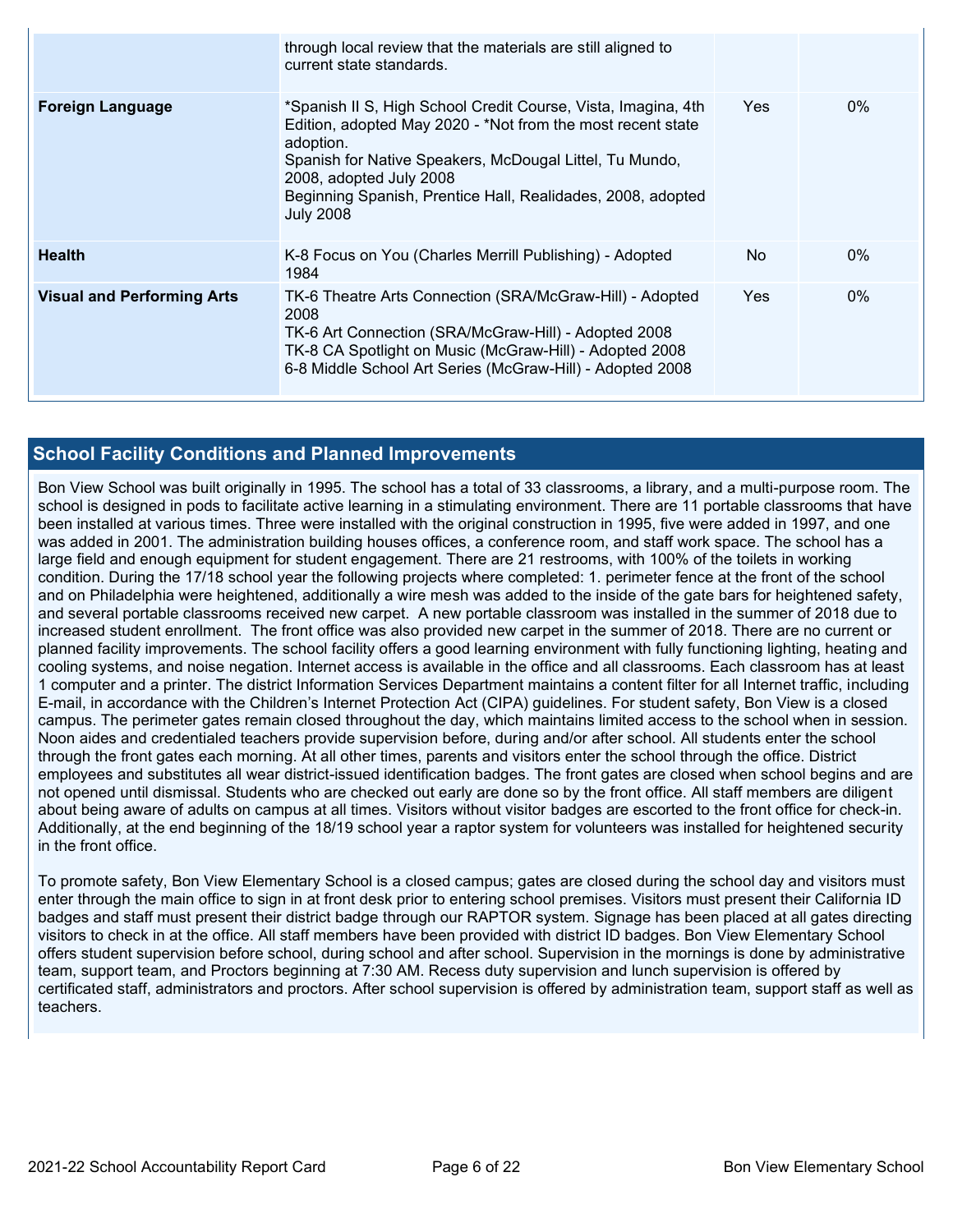#### **School Facility Conditions and Planned Improvements**

Bon View School is maintained in a manner that assures it is in good repair, functional and safe. The principal works with the custodial staff to make certain a daily cleaning schedule is maintained so classrooms, restrooms and the school grounds remain clean, safe and orderly, and that the floors, walls, and plumbing system are all in good repair. Site and district maintenance and grounds staffs make sure that the work necessary to keep the school in good working order and aesthetically pleasing are completed in a timely manner. A work order process is in use to ensure efficient service and that emergency repairs are given the highest priority. To assist in this effort, the district Operations Department annually conducts an in-depth evaluation of each school to determine the condition of the facilities and identify situations that need maintenance, repair or an upgrade. The district uses a facility survey instrument developed by the State of California Office of Public School Construction to assist with the data gathering during the inspections. All findings are shared with the principal and work orders for needed repairs are created at that time. The results of this survey are available at the school office or the district office and are outlined below . During the most recent Facility Conditions Evaluation conducted on August 23, 2021, by the County's William's Team, facilities and buildings, rooms, and grounds were found to be in "good repair." The Facility Inspection Tool was used throughout a walkthrough of our school. There were no extreme deficiencies found and two good repair deficiencies.

#### **Year and month of the most recent FIT report** August 23, 2021

| <b>System Inspected</b>                                                | <b>Rate</b><br>Good       | <b>Rate</b><br>Fair | Rate<br>Poor | <b>Repair Needed and Action Taken or Planned</b>                                                                                                                                                                                                       |
|------------------------------------------------------------------------|---------------------------|---------------------|--------------|--------------------------------------------------------------------------------------------------------------------------------------------------------------------------------------------------------------------------------------------------------|
| <b>Systems:</b><br>Gas Leaks, Mechanical/HVAC, Sewer                   | $\sf X$                   |                     |              |                                                                                                                                                                                                                                                        |
| Interior:<br><b>Interior Surfaces</b>                                  | $\sf X$                   |                     |              |                                                                                                                                                                                                                                                        |
| <b>Cleanliness:</b><br>Overall Cleanliness, Pest/Vermin Infestation    | $\sf X$                   |                     |              |                                                                                                                                                                                                                                                        |
| <b>Electrical</b>                                                      | $\boldsymbol{\mathsf{X}}$ |                     |              |                                                                                                                                                                                                                                                        |
| <b>Restrooms/Fountains:</b><br>Restrooms, Sinks/ Fountains             | $\sf X$                   |                     |              | Pod D Girls restroom: Electric hand dryers are<br>damaged or broken work order #220969<br>complete 9/21/2021. Building F student<br>restrooms in class 21/21 : Electric hand dryers<br>are damaged or broken work order #221070<br>completed 8/24/2021 |
| Safety:<br>Fire Safety, Hazardous Materials                            | X                         |                     |              |                                                                                                                                                                                                                                                        |
| <b>Structural:</b><br>Structural Damage, Roofs                         | X                         |                     |              |                                                                                                                                                                                                                                                        |
| External:<br>Playground/School Grounds, Windows/<br>Doors/Gates/Fences | X                         |                     |              | grounds: overgrown vegetation poses a<br>trip/safety hazard work order #220970<br>completed 12/1/2021                                                                                                                                                  |

#### **Overall Facility Rate**

| <b>Exemplary</b> | Good | Fair | Poor |
|------------------|------|------|------|
|                  | ,,   |      |      |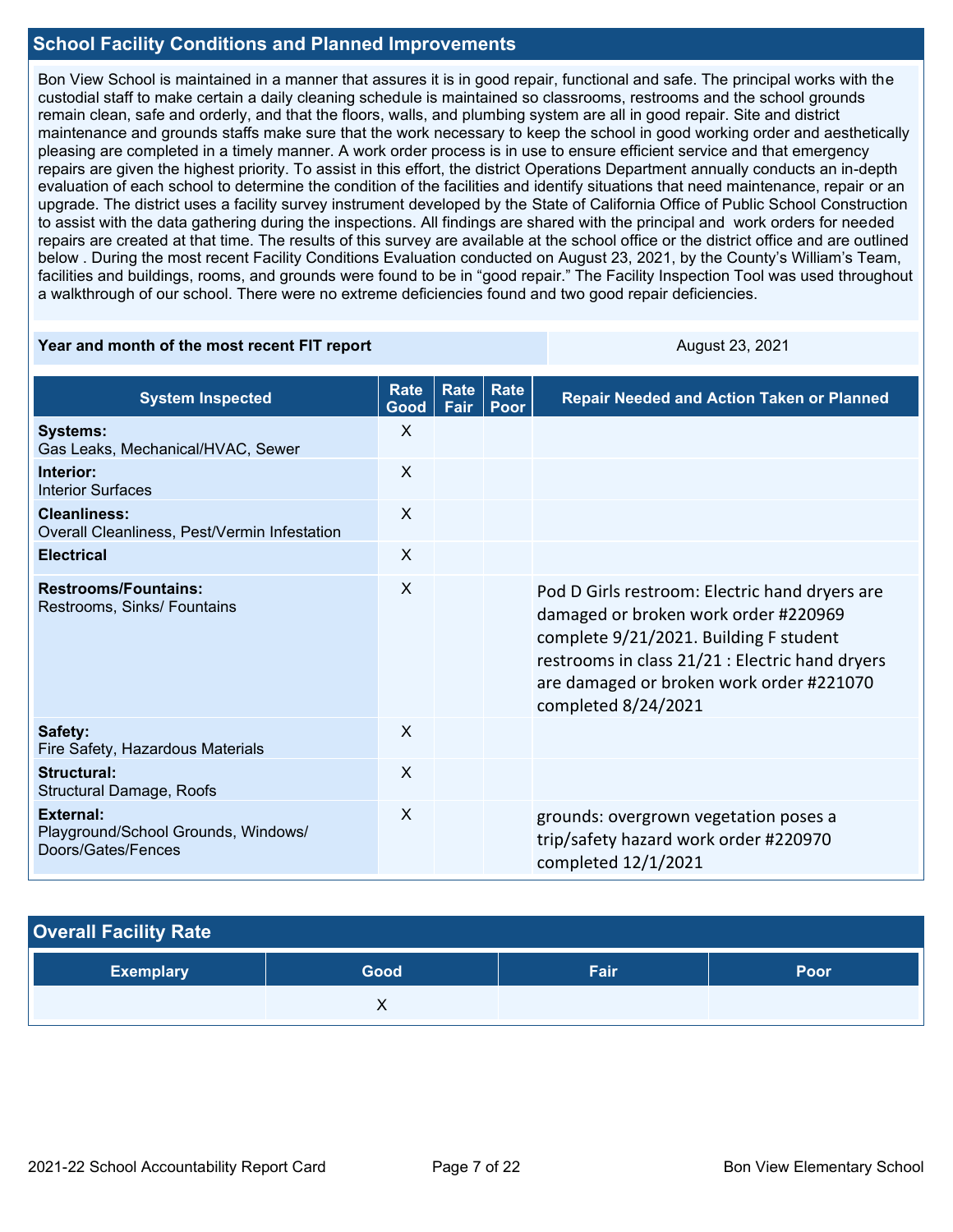### **B. Pupil Outcomes State Priority: Pupil Achievement**

The SARC provides the following information relevant to the State priority: Pupil Achievement (Priority 4):

#### **Statewide Assessments**

(i.e., California Assessment of Student Performance and Progress [CAASPP] System includes the Smarter Balanced Summative Assessments for students in the general education population and the California Alternate Assessments [CAAs] for English language arts/literacy [ELA] and mathematics given in grades three through eight and grade eleven. Only eligible students may participate in the administration of the CAAs. CAAs items are aligned with alternate achievement standards, which are linked with the Common Core State Standards [CCSS] for students with the most significant cognitive disabilities).

The CAASPP System encompasses the following assessments and student participation requirements:

- 1. **Smarter Balanced Summative Assessments and CAAs for ELA** in grades three through eight and grade eleven.
- 2. **Smarter Balanced Summative Assessments and CAAs for mathematics** in grades three through eight and grade eleven.
- 3. **California Science Test (CAST) and CAAs for Science** in grades five, eight, and once in high school (i.e., grade ten, eleven, or twelve).

#### **SARC Reporting in the 2020-2021 School Year Only**

Where the most viable option, LEAs were required to administer the statewide summative assessment in ELA and mathematics. Where a statewide summative assessment was not the most viable option for the LEA (or for one or more gradelevel[s] within the LEA) due to the pandemic, LEAs were allowed to report results from a different assessment that met the criteria established by the State Board of Education (SBE) on March 16, 2021. The assessments were required to be:

- Aligned with CA CCSS for ELA and mathematics;
- Available to students in grades 3 through 8, and grade 11; and
- Uniformly administered across a grade, grade span, school, or district to all eligible students.

#### **Options**

Note that the CAAs could only be administered in-person following health and safety requirements. If it was not viable for the LEA to administer the CAAs in person with health and safety guidelines in place, the LEA was directed to not administer the tests. There were no other assessment options available for the CAAs. Schools administered the Smarter Balanced Summative Assessments for ELA and mathematics, other assessments that meet the SBE criteria, or a combination of both, and they could only choose one of the following:

- Smarter Balanced ELA and mathematics summative assessments;
- Other assessments meeting the SBE criteria; or
- Combination of Smarter Balanced ELA and mathematics summative assessments and other assessments.

The percentage of students who have successfully completed courses that satisfy the requirements for entrance to the University of California and the California State University, or career technical education sequences or programs of study.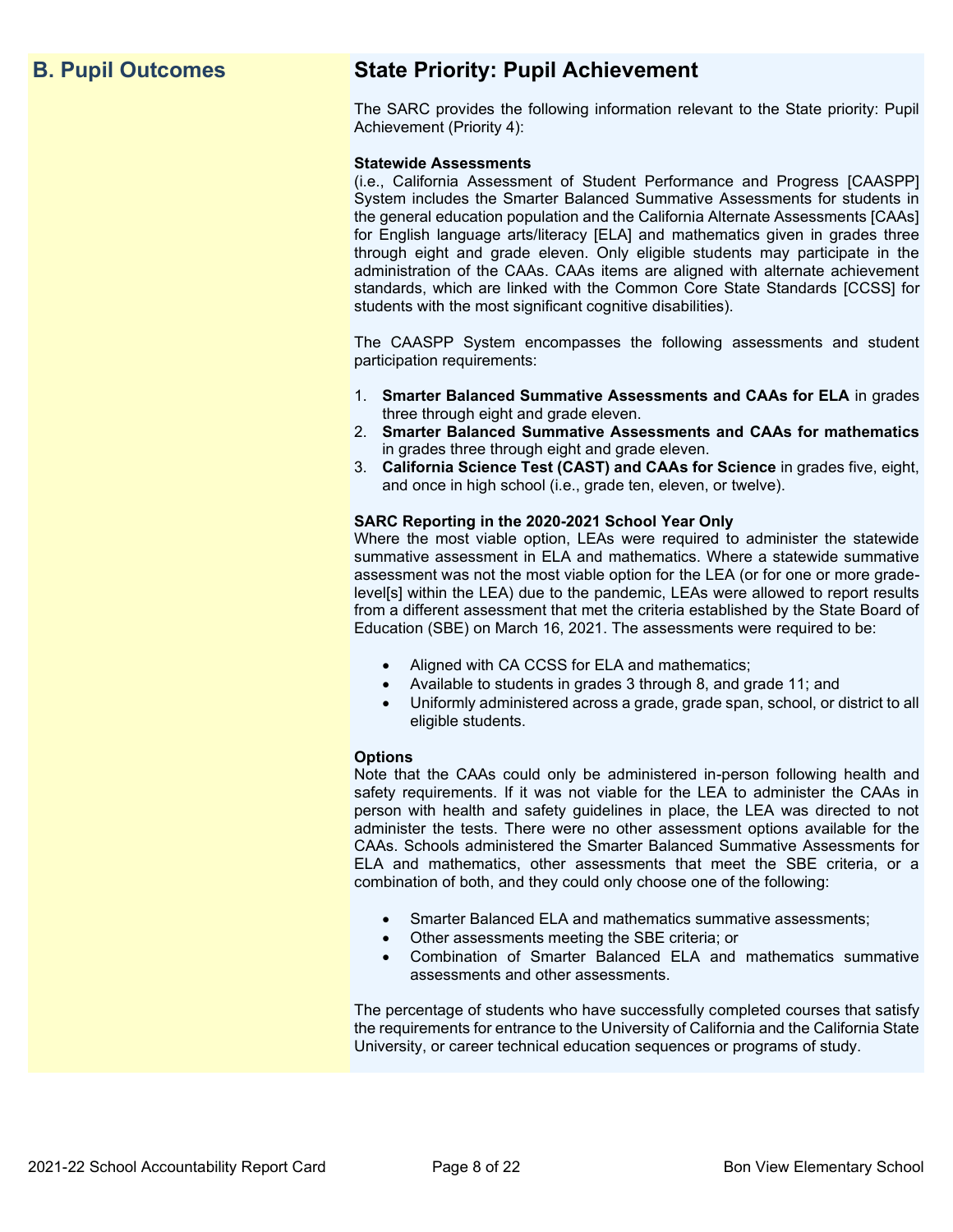#### **Percentage of Students Meeting or Exceeding the State Standard on CAASPP**

This table displays CAASPP test results in ELA and mathematics for all students grades three through eight and grade eleven taking and completing a state-administered assessment.

The 2019-2020 data cells with N/A values indicate that the 2019-2020 data are not available due to the COVID-19 pandemic and resulting summative test suspension. The Executive Order N-30-20 was issued which waived the assessment, accountability, and reporting requirements for the 2019-2020 school year.

The 2020-2021 data cells have N/A values because these data are not comparable to other year data due to the COVID-19 pandemic during the 2020-2021 school year. Where the CAASPP assessments in ELA and/or mathematics is not the most viable option, the LEAs were allowed to administer local assessments. Therefore, the 2020-2021 data between school years for the school, district, state are not an accurate comparison. As such, it is inappropriate to compare results of the 2020-2021 school year to other school years.

| <b>Subject</b>                                                       | <b>School</b><br>2019-20 | <b>School</b><br>2020-21 | <b>District</b><br>2019-20 | <b>District</b><br>2020-21 | <b>State</b><br>2019-20 | <b>State</b><br>2020-21 |
|----------------------------------------------------------------------|--------------------------|--------------------------|----------------------------|----------------------------|-------------------------|-------------------------|
| <b>English Language Arts/Literacy</b><br>$\left($ grades 3-8 and 11) | N/A                      | N/A                      | N/A                        | N/A                        | N/A                     | N/A                     |
| <b>Mathematics</b><br>$(grades 3-8 and 11)$                          | N/A                      | N/A                      | N/A                        | N/A                        | N/A                     | N/A                     |

#### **2020-21 CAASPP Test Results in ELA by Student Group**

This table displays CAASPP test results in ELA by student group for students grades three through eight and grade eleven taking and completing a state-administered assessment. The CDE will populate this table for schools in cases where the school administered the CAASPP assessment. In cases where the school administered a local assessment instead of CAASPP, the CDE will populate this table with "NT" values, meaning this school did not test students using the CAASPP. See the local assessment(s) table for more information.

| <b>CAASPP</b><br><b>Student Groups</b> | <b>CAASPP</b><br><b>Total</b><br><b>Enrollment</b> | <b>CAASPP</b><br><b>Number</b><br><b>Tested</b> | <b>CAASPP</b><br><b>Percent</b><br><b>Tested</b> | <b>CAASPP</b><br><b>Percent</b><br><b>Not Tested</b> | <b>CAASPP</b><br><b>Percent</b><br><b>Met or</b><br><b>Exceeded</b> |
|----------------------------------------|----------------------------------------------------|-------------------------------------------------|--------------------------------------------------|------------------------------------------------------|---------------------------------------------------------------------|
| <b>All Students</b>                    | 385                                                | <b>NT</b>                                       | <b>NT</b>                                        | <b>NT</b>                                            | <b>NT</b>                                                           |
| <b>Female</b>                          | 165                                                | <b>NT</b>                                       | <b>NT</b>                                        | <b>NT</b>                                            | <b>NT</b>                                                           |
| <b>Male</b>                            | 220                                                | <b>NT</b>                                       | <b>NT</b>                                        | <b>NT</b>                                            | <b>NT</b>                                                           |
| American Indian or Alaska Native       | $\qquad \qquad -$                                  | <b>NT</b>                                       | <b>NT</b>                                        | <b>NT</b>                                            | <b>NT</b>                                                           |
| <b>Asian</b>                           | $\qquad \qquad -$                                  | <b>NT</b>                                       | <b>NT</b>                                        | <b>NT</b>                                            | <b>NT</b>                                                           |
| <b>Black or African American</b>       | 12                                                 | <b>NT</b>                                       | <b>NT</b>                                        | <b>NT</b>                                            | <b>NT</b>                                                           |
| <b>Filipino</b>                        | $\qquad \qquad -$                                  | <b>NT</b>                                       | <b>NT</b>                                        | <b>NT</b>                                            | <b>NT</b>                                                           |
| <b>Hispanic or Latino</b>              | 350                                                | <b>NT</b>                                       | <b>NT</b>                                        | <b>NT</b>                                            | <b>NT</b>                                                           |
| Native Hawaiian or Pacific Islander    | $\mathbf 0$                                        | $\mathbf 0$                                     | $\Omega$                                         | $\Omega$                                             | 0                                                                   |
| <b>Two or More Races</b>               | $-$                                                | <b>NT</b>                                       | <b>NT</b>                                        | <b>NT</b>                                            | <b>NT</b>                                                           |
| <b>White</b>                           | 11                                                 | <b>NT</b>                                       | <b>NT</b>                                        | <b>NT</b>                                            | <b>NT</b>                                                           |
| <b>English Learners</b>                | 96                                                 | <b>NT</b>                                       | <b>NT</b>                                        | <b>NT</b>                                            | <b>NT</b>                                                           |
| <b>Foster Youth</b>                    | $\qquad \qquad -$                                  | <b>NT</b>                                       | <b>NT</b>                                        | <b>NT</b>                                            | <b>NT</b>                                                           |
| <b>Homeless</b>                        | 68                                                 | <b>NT</b>                                       | <b>NT</b>                                        | <b>NT</b>                                            | <b>NT</b>                                                           |
| <b>Military</b>                        | $\Omega$                                           | $\mathbf 0$                                     | $\Omega$                                         | $\mathbf{0}$                                         | 0                                                                   |
| <b>Socioeconomically Disadvantaged</b> | 347                                                | <b>NT</b>                                       | <b>NT</b>                                        | <b>NT</b>                                            | <b>NT</b>                                                           |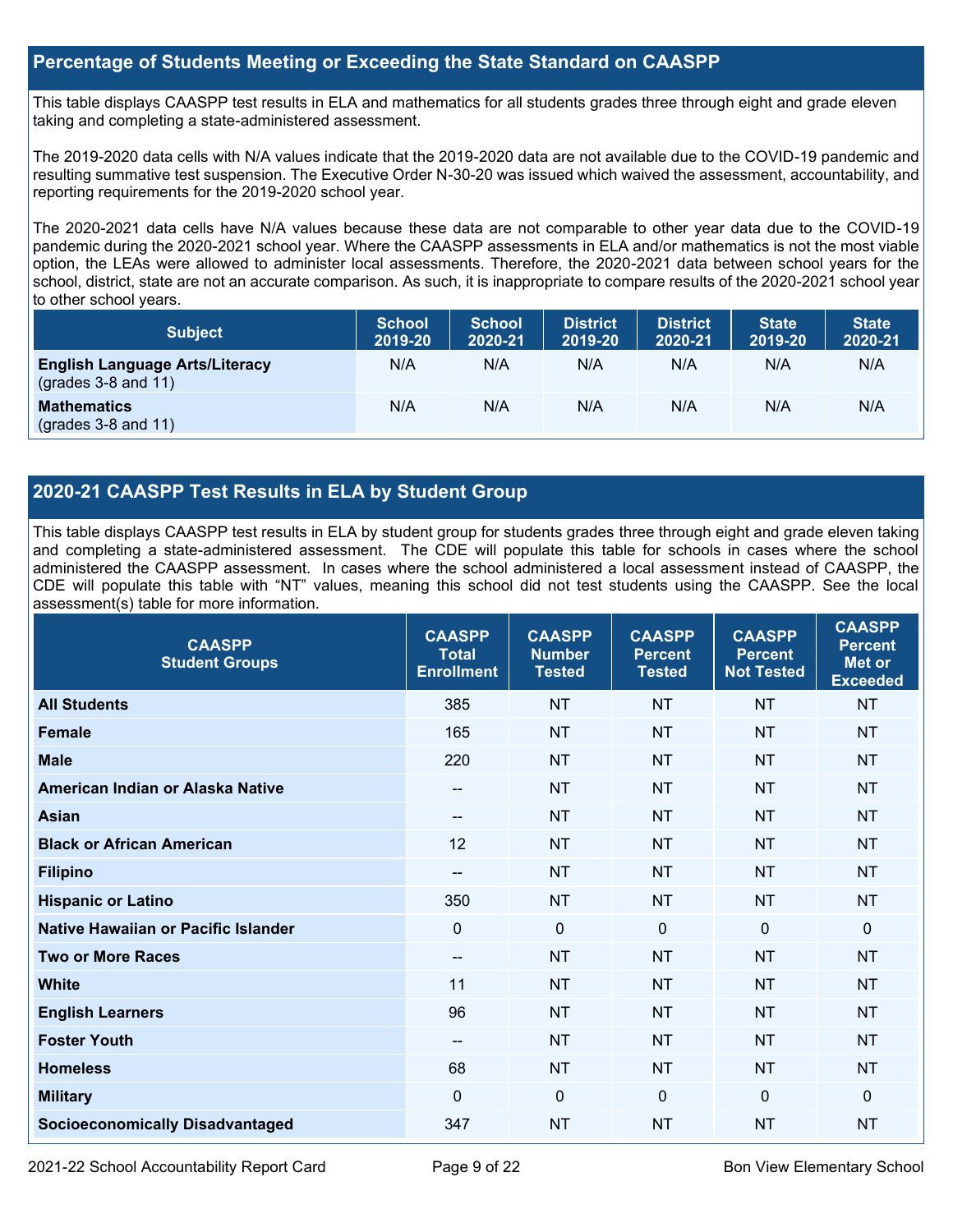| <b>Students Receiving Migrant Education Services</b> |    |  |   |
|------------------------------------------------------|----|--|---|
| <b>Students with Disabilities</b>                    | NΊ |  | N |

#### **2020-21 CAASPP Test Results in Math by Student Group**

This table displays CAASPP test results in Math by student group for students grades three through eight and grade eleven taking and completing a state-administered assessment. The CDE will populate this table for schools in cases where the school administered the CAASPP assessment. In cases where the school administered a local assessment instead of CAASPP, the CDE will populate this table with "NT" values, meaning this school did not test students using the CAASPP. See the local assessment(s) table for more information.

| <b>CAASPP</b><br><b>Student Groups</b>               | <b>CAASPP</b><br><b>Total</b><br><b>Enrollment</b> | <b>CAASPP</b><br><b>Number</b><br><b>Tested</b> | <b>CAASPP</b><br><b>Percent</b><br><b>Tested</b> | <b>CAASPP</b><br><b>Percent</b><br><b>Not Tested</b> | <b>CAASPP</b><br><b>Percent</b><br><b>Met or</b><br><b>Exceeded</b> |
|------------------------------------------------------|----------------------------------------------------|-------------------------------------------------|--------------------------------------------------|------------------------------------------------------|---------------------------------------------------------------------|
| <b>All Students</b>                                  | 385                                                | <b>NT</b>                                       | <b>NT</b>                                        | <b>NT</b>                                            | <b>NT</b>                                                           |
| <b>Female</b>                                        | 165                                                | <b>NT</b>                                       | <b>NT</b>                                        | <b>NT</b>                                            | <b>NT</b>                                                           |
| <b>Male</b>                                          | 220                                                | <b>NT</b>                                       | <b>NT</b>                                        | <b>NT</b>                                            | <b>NT</b>                                                           |
| American Indian or Alaska Native                     | $\qquad \qquad -$                                  | <b>NT</b>                                       | <b>NT</b>                                        | <b>NT</b>                                            | <b>NT</b>                                                           |
| <b>Asian</b>                                         | $-$                                                | <b>NT</b>                                       | <b>NT</b>                                        | <b>NT</b>                                            | <b>NT</b>                                                           |
| <b>Black or African American</b>                     | 12                                                 | <b>NT</b>                                       | <b>NT</b>                                        | <b>NT</b>                                            | <b>NT</b>                                                           |
| <b>Filipino</b>                                      | $-$                                                | <b>NT</b>                                       | <b>NT</b>                                        | <b>NT</b>                                            | <b>NT</b>                                                           |
| <b>Hispanic or Latino</b>                            | 350                                                | <b>NT</b>                                       | <b>NT</b>                                        | <b>NT</b>                                            | <b>NT</b>                                                           |
| <b>Native Hawaiian or Pacific Islander</b>           | $\overline{0}$                                     | $\mathbf 0$                                     | $\mathbf 0$                                      | $\overline{0}$                                       | $\mathbf 0$                                                         |
| <b>Two or More Races</b>                             | $\overline{\phantom{a}}$                           | <b>NT</b>                                       | <b>NT</b>                                        | <b>NT</b>                                            | <b>NT</b>                                                           |
| <b>White</b>                                         | 11                                                 | <b>NT</b>                                       | <b>NT</b>                                        | <b>NT</b>                                            | <b>NT</b>                                                           |
| <b>English Learners</b>                              | 96                                                 | <b>NT</b>                                       | <b>NT</b>                                        | <b>NT</b>                                            | <b>NT</b>                                                           |
| <b>Foster Youth</b>                                  | $-$                                                | <b>NT</b>                                       | <b>NT</b>                                        | <b>NT</b>                                            | <b>NT</b>                                                           |
| <b>Homeless</b>                                      | 68                                                 | <b>NT</b>                                       | <b>NT</b>                                        | <b>NT</b>                                            | <b>NT</b>                                                           |
| <b>Military</b>                                      | $\mathbf 0$                                        | $\mathbf 0$                                     | $\mathbf 0$                                      | $\mathbf 0$                                          | 0                                                                   |
| <b>Socioeconomically Disadvantaged</b>               | 347                                                | <b>NT</b>                                       | <b>NT</b>                                        | <b>NT</b>                                            | <b>NT</b>                                                           |
| <b>Students Receiving Migrant Education Services</b> | $\mathbf 0$                                        | $\mathbf 0$                                     | $\mathbf 0$                                      | $\mathbf 0$                                          | 0                                                                   |
| <b>Students with Disabilities</b>                    | 48                                                 | <b>NT</b>                                       | <b>NT</b>                                        | <b>NT</b>                                            | <b>NT</b>                                                           |

#### **2020-21 Local Assessment Test Results in ELA by Student Group**

This table displays Local Assessment test results in ELA by student group for students grades three through eight and grade eleven. LEAs/schools will populate this table for schools in cases where the school administered a local assessment. In cases where the school administered the CAASPP assessment, LEAs/schools will populate this table with "N/A" values in all cells, meaning this table is Not Applicable for this school.

| <b>IREADY</b><br><b>Student Groups</b> | <b>IREADY</b><br><b>Total</b><br><b>Enrollment</b> | <b>IREADY</b><br><b>Number</b><br><b>Tested</b> | <b><i>IREADY</i></b><br><b>Percent</b><br>Tested | <b>IREADY</b><br><b>Percent</b><br><b>Not Tested</b> | <b>IREADY</b><br><b>Percent</b><br><b>At or Above</b><br><b>Grade Level</b> |
|----------------------------------------|----------------------------------------------------|-------------------------------------------------|--------------------------------------------------|------------------------------------------------------|-----------------------------------------------------------------------------|
| <b>All Students</b>                    | 382                                                | 378                                             | 99.09%                                           | 1.05%                                                | 28.53%                                                                      |
| Female                                 | 163                                                | 163                                             | 100.00%                                          | $0.00\%$                                             | 30.06%                                                                      |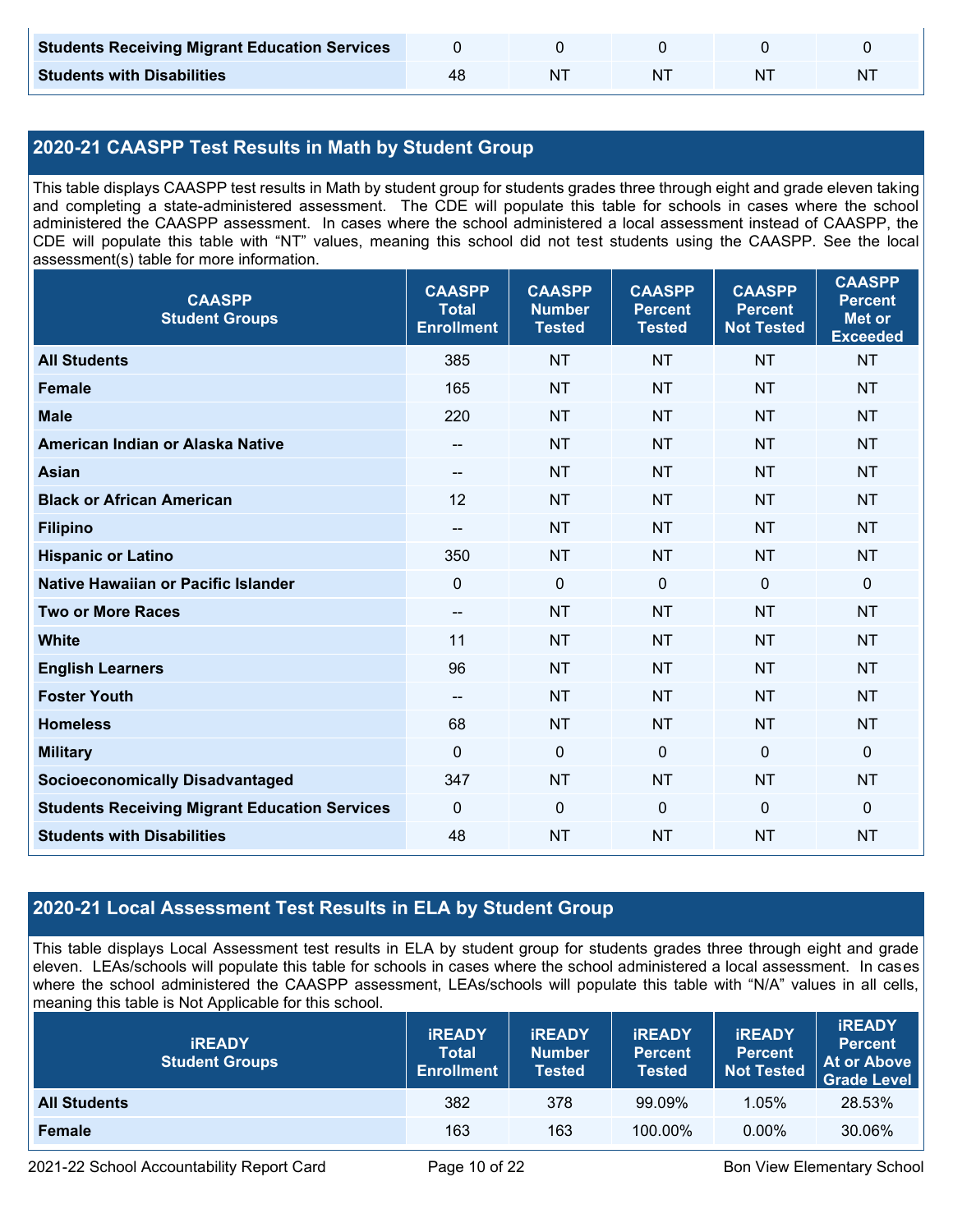| <b>Male</b>                                                                                | 219      | 215             | 98.17%       | 1.83%        | 27.40%   |
|--------------------------------------------------------------------------------------------|----------|-----------------|--------------|--------------|----------|
| American Indian or Alaska Native                                                           | 5        | $5\phantom{.0}$ | 100.00%      | $0.00\%$     | 0.00%    |
| Asian                                                                                      | 4        | 4               | 100.00%      | $0.00\%$     | $0.00\%$ |
| <b>Black or African American</b>                                                           | 11       | 11              | 100.00%      | $0.00\%$     | 0.00%    |
| <b>Filipino</b>                                                                            | 3        | 3               | 100.00%      | 0.00%        | 0.00%    |
| <b>Hispanic or Latino</b>                                                                  | 348      | 344             | 98.85%       | 1.15%        | 27.59%   |
| Native Hawaiian or Pacific Islander                                                        | 0        | 0               | $0.00\%$     | $0.00\%$     |          |
| <b>Two or More Races</b>                                                                   | 0        | 0               | 0            | 0            |          |
| <b>White</b>                                                                               | 11       | 11              | 100.00%      | $0.00\%$     | $0.00\%$ |
| <b>English Learners</b>                                                                    | 94       | 93              | 98.94%       | 1.06%        | $0.00\%$ |
| <b>Foster Youth</b>                                                                        | 1        | 1               | 100.00%      | $0.00\%$     |          |
| <b>Homeless</b>                                                                            | 34       | 33              | 97.06        | 294.00%      | 0.00%    |
| <b>Military</b>                                                                            | $\Omega$ | 0               | $\mathbf{0}$ | $\mathbf{0}$ | N/A      |
| <b>Socioeconomically Disadvantaged</b>                                                     | 382      | 378             | 98.95%       | 1.05%        | 28.53%   |
| <b>Students Receiving Migrant Education Services</b>                                       | $\Omega$ | 0               | 0            | $\mathbf 0$  | N/A      |
| <b>Students with Disabilities</b>                                                          | 49       | 48              | 97.96%       | 2.04%        | 0.00%    |
| *At or above the grade-level standard in the context of the local assessment administered. |          |                 |              |              |          |

#### **2020-21 Local Assessment Test Results in Math by Student Group**

This table displays Local Assessment test results in Math by student group for students grades three through eight and grade eleven. LEAs/schools will populate this table for schools in cases where the school administered a local assessment. In cases where the school administered the CAASPP assessment, LEAs/schools will populate this table with "N/A" values in all cells, meaning this table is Not Applicable for this school.

| <b>iREADY</b><br><b>Student Groups</b> | <b>IREADY</b><br><b>Total</b><br><b>Enrollment</b> | <b>iREADY</b><br><b>Number</b><br><b>Tested</b> | <b>iREADY</b><br><b>Percent</b><br><b>Tested</b> | <b>IREADY</b><br><b>Percent</b><br><b>Not Tested</b> | <b>IREADY</b><br><b>Percent</b><br><b>At or Above</b><br><b>Grade Level</b> |
|----------------------------------------|----------------------------------------------------|-------------------------------------------------|--------------------------------------------------|------------------------------------------------------|-----------------------------------------------------------------------------|
| <b>All Students</b>                    | 381                                                | 372                                             | 97.79%                                           | 2.22%                                                | 29.40%                                                                      |
| <b>Female</b>                          | 162                                                | 160                                             | 98.77%                                           | 1.23%                                                | 12.96%                                                                      |
| <b>Male</b>                            | 219                                                | 212                                             | 96.80%                                           | 3.20%                                                | 16.44%                                                                      |
| American Indian or Alaska Native       | 5                                                  | 5                                               | 100%                                             | 0.00%                                                |                                                                             |
| Asian                                  | $\overline{4}$                                     | $\overline{4}$                                  | 100.00%                                          | 0.00%                                                | 0.00%                                                                       |
| <b>Black or African American</b>       | 11                                                 | 10                                              | 90.91%                                           | 9.09%                                                | 0.00%                                                                       |
| <b>Filipino</b>                        | 3                                                  | 3                                               | 100.00%                                          | 0.00%                                                | 0.00%                                                                       |
| <b>Hispanic or Latino</b>              | 348                                                | 340                                             | 97.70%                                           | 2.30%                                                | 14.08%                                                                      |
| Native Hawaiian or Pacific Islander    | $\mathbf 0$                                        | $\mathbf 0$                                     | $\mathbf{0}$                                     | na                                                   | 0                                                                           |
| <b>Two or More Races</b>               | $\mathbf 0$                                        | $\mathbf 0$                                     | $\overline{0}$                                   | $\overline{0}$                                       | $\Omega$                                                                    |
| <b>White</b>                           | 10                                                 | 10                                              | 100.00%                                          | 0.00%                                                | 0.00%                                                                       |
| <b>English Learners</b>                | 94                                                 | 92                                              | 97.87%                                           | 2.13%                                                | $0.00\%$                                                                    |
| <b>Foster Youth</b>                    | 1                                                  | 1                                               | 100%                                             | 0.00%                                                |                                                                             |
| <b>Homeless</b>                        | 34                                                 | 34                                              | 100.00%                                          | 0.00%                                                | 0.00%                                                                       |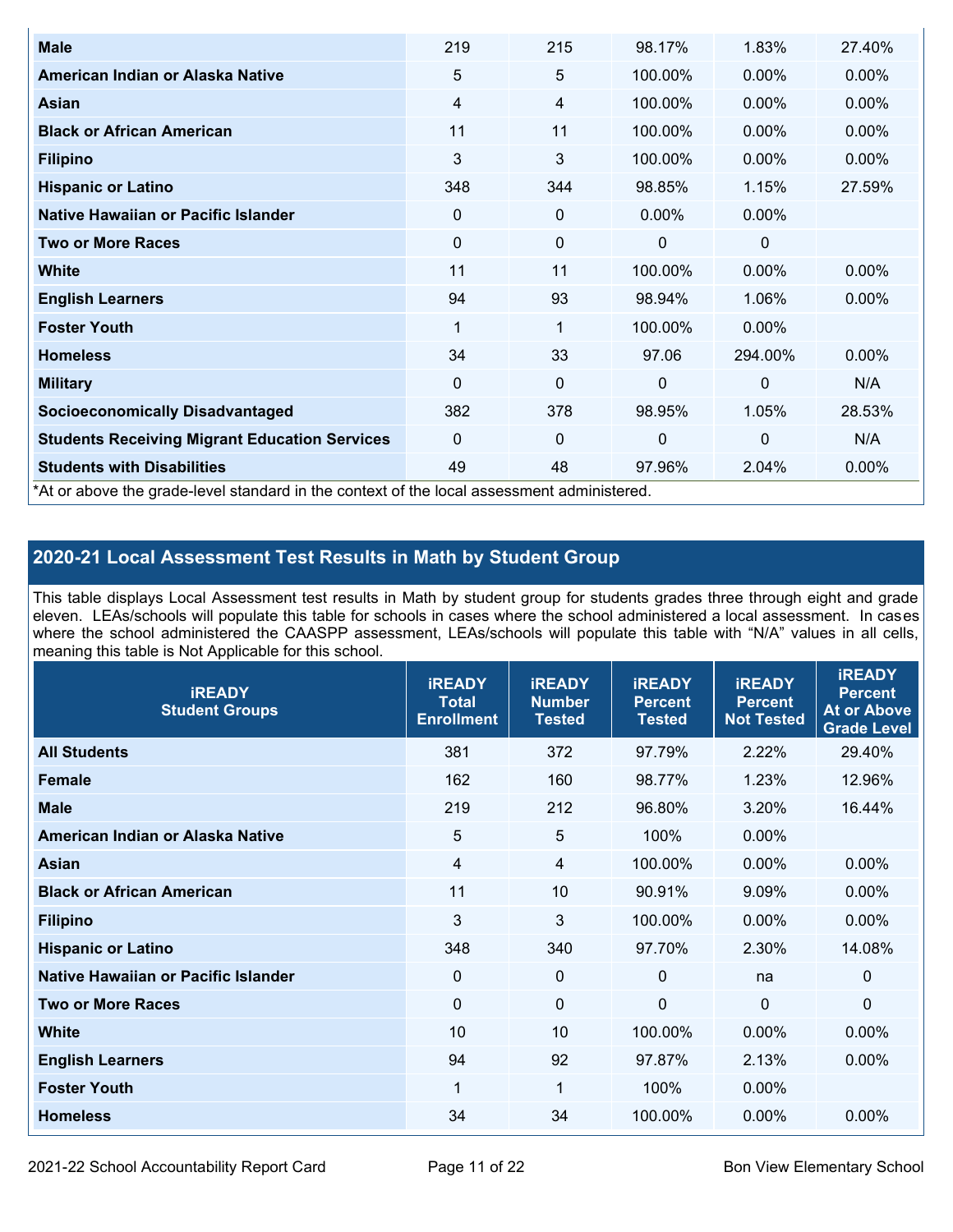| <b>Military</b>                                      |     |     |        |       | na       |
|------------------------------------------------------|-----|-----|--------|-------|----------|
| <b>Socioeconomically Disadvantaged</b>               | 381 | 372 | 97.64% | 2.36% | 14.96%   |
| <b>Students Receiving Migrant Education Services</b> |     |     |        |       | na       |
| <b>Students with Disabilities</b>                    | 49  | 47  | 95.92% | 4.08% | $0.00\%$ |

\*At or above the grade-level standard in the context of the local assessment administered.

#### **CAASPP Test Results in Science for All Students**

This table displays the percentage of all students grades five, eight, and High School meeting or exceeding the State Standard.

The 2019-2020 data cells with N/A values indicate that the 2019-2020 data are not available due to the COVID-19 pandemic and resulting summative testing suspension. The Executive Order N-30-20 was issued which waived the assessment, accountability, and reporting requirements for the 2019-2020 school year.

For any 2020-2021 data cells with N/T values indicate that this school did not test students using the CAASPP Science.

| <b>Subject</b>                                  | <b>School</b> | <b>School</b> | <b>District</b> | <b>District</b> | <b>State</b> | <b>State</b> |
|-------------------------------------------------|---------------|---------------|-----------------|-----------------|--------------|--------------|
|                                                 | 2019-20       | 2020-21       | 2019-20         | 2020-21         | 2019-20      | 2020-21      |
| <b>Science</b><br>(grades 5, 8 and high school) | N/A           | ΝT            | N/A             | N1              | N/A          | 28.72        |

#### **2020-21 CAASPP Test Results in Science by Student Group**

This table displays CAASPP test results in Science by student group for students grades five, eight, and High School. For any data cells with N/T values indicate that this school did not test students using the CAASPP Science.

| <b>Student Group</b>                                 | <b>Total</b><br><b>Enrollment</b> | <b>Number</b><br><b>Tested</b> | <b>Percent</b><br><b>Tested</b> | <b>Percent</b><br><b>Not Tested</b> | <b>Percent</b><br>Met or<br><b>Exceeded</b> |
|------------------------------------------------------|-----------------------------------|--------------------------------|---------------------------------|-------------------------------------|---------------------------------------------|
| <b>All Students</b>                                  | 95                                | <b>NT</b>                      | <b>NT</b>                       | <b>NT</b>                           | <b>NT</b>                                   |
| <b>Female</b>                                        | 38                                | <b>NT</b>                      | <b>NT</b>                       | <b>NT</b>                           | <b>NT</b>                                   |
| <b>Male</b>                                          | 57                                | <b>NT</b>                      | <b>NT</b>                       | <b>NT</b>                           | <b>NT</b>                                   |
| American Indian or Alaska Native                     | $\qquad \qquad -$                 | <b>NT</b>                      | <b>NT</b>                       | <b>NT</b>                           | <b>NT</b>                                   |
| <b>Asian</b>                                         | --                                | <b>NT</b>                      | <b>NT</b>                       | <b>NT</b>                           | <b>NT</b>                                   |
| <b>Black or African American</b>                     | --                                | <b>NT</b>                      | <b>NT</b>                       | <b>NT</b>                           | <b>NT</b>                                   |
| <b>Filipino</b>                                      | --                                | <b>NT</b>                      | <b>NT</b>                       | <b>NT</b>                           | NT                                          |
| <b>Hispanic or Latino</b>                            | 83                                | <b>NT</b>                      | <b>NT</b>                       | <b>NT</b>                           | <b>NT</b>                                   |
| <b>Native Hawaiian or Pacific Islander</b>           | $\Omega$                          | $\mathbf 0$                    | $\mathbf{0}$                    | $\mathbf 0$                         | 0                                           |
| <b>Two or More Races</b>                             | $\qquad \qquad -$                 | <b>NT</b>                      | <b>NT</b>                       | <b>NT</b>                           | <b>NT</b>                                   |
| <b>White</b>                                         | --                                | <b>NT</b>                      | <b>NT</b>                       | <b>NT</b>                           | <b>NT</b>                                   |
| <b>English Learners</b>                              | 19                                | <b>NT</b>                      | <b>NT</b>                       | <b>NT</b>                           | <b>NT</b>                                   |
| <b>Foster Youth</b>                                  | $\mathbf 0$                       | $\mathbf 0$                    | $\mathbf 0$                     | $\mathbf 0$                         | 0                                           |
| <b>Homeless</b>                                      | 16                                | <b>NT</b>                      | <b>NT</b>                       | <b>NT</b>                           | <b>NT</b>                                   |
| <b>Military</b>                                      | $\mathbf 0$                       | $\mathbf 0$                    | $\mathbf{0}$                    | $\overline{0}$                      | $\mathbf{0}$                                |
| <b>Socioeconomically Disadvantaged</b>               | 89                                | <b>NT</b>                      | <b>NT</b>                       | <b>NT</b>                           | <b>NT</b>                                   |
| <b>Students Receiving Migrant Education Services</b> | $\mathbf{0}$                      | $\mathbf 0$                    | $\mathbf{0}$                    | $\mathbf 0$                         | 0                                           |
| <b>Students with Disabilities</b>                    | 19                                | <b>NT</b>                      | <b>NT</b>                       | <b>NT</b>                           | <b>NT</b>                                   |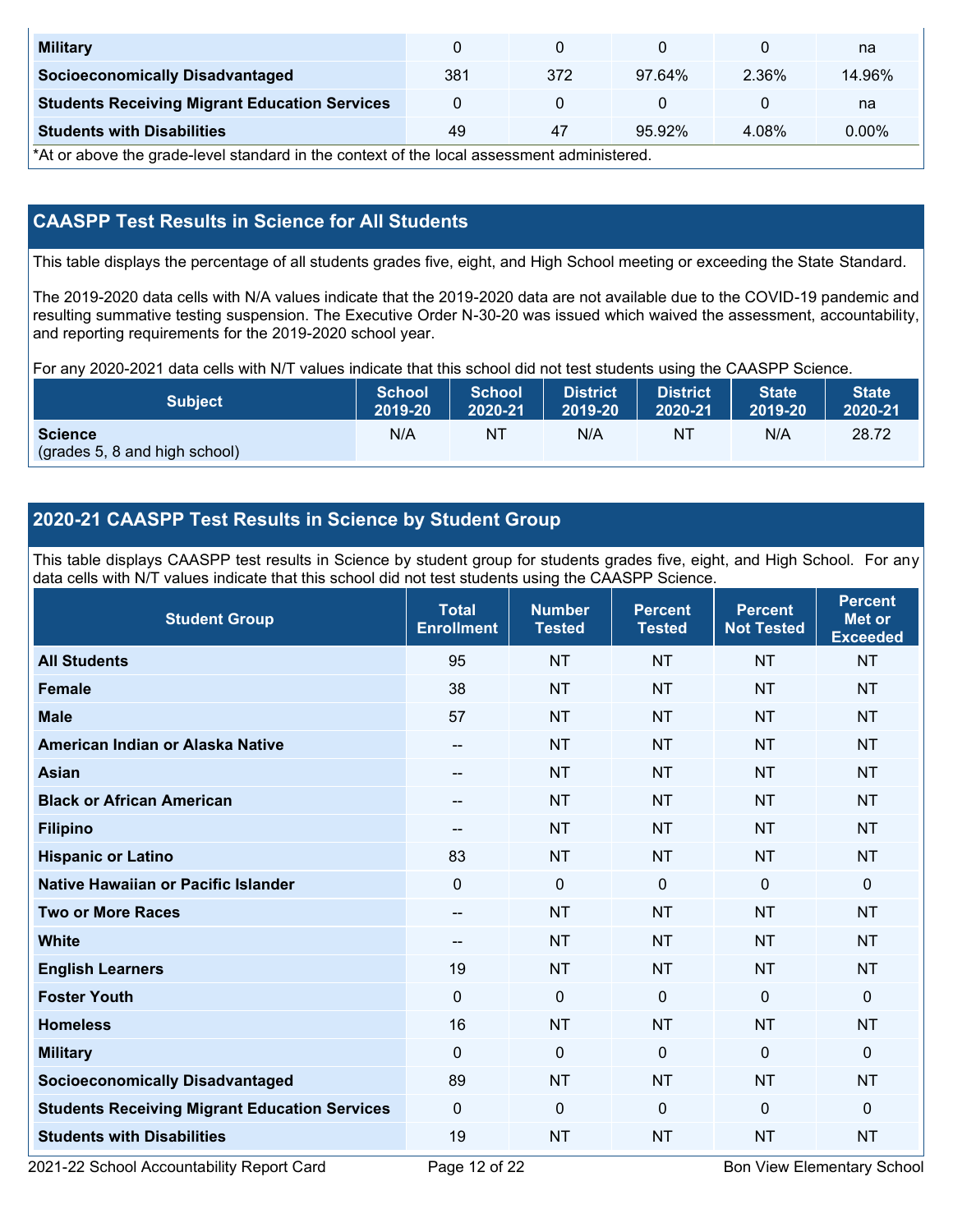#### **B. Pupil Outcomes State Priority: Other Pupil Outcomes**

The SARC provides the following information relevant to the State priority: Other Pupil Outcomes (Priority 8): Pupil outcomes in the subject area of physical education.

#### **2020-21 California Physical Fitness Test Results**

Due to the COVID-19 crisis, the Physical Fitness Test was suspended during the 2020-2021 school year and therefore no data are reported and each cell in this table is populated with "N/A."

| <b>Grade Level</b> |     | Four of Six Fitness Standards   Five of Six Fitness Standards | <b>Percentage of Students Meeting   Percentage of Students Meeting   Percentage of Students Meeting  </b><br><b>Six of Six Fitness Standards</b> |
|--------------------|-----|---------------------------------------------------------------|--------------------------------------------------------------------------------------------------------------------------------------------------|
| Grade 5            | N/A | N/A                                                           | N/A                                                                                                                                              |
| Grade 7            | N/A | N/A                                                           | N/A                                                                                                                                              |
| Grade 9            | N/A | N/A                                                           | N/A                                                                                                                                              |

#### **C. Engagement State Priority: Parental Involvement**

The SARC provides the following information relevant to the State priority: Parental Involvement (Priority 3): Efforts the school district makes to seek parent input in making decisions regarding the school district and at each school site.

#### **2021-22 Opportunities for Parental Involvement**

Due to COVID-19,parents are not permitted to on the school campus during the 2021-2022 school year. However during normal times, parents are welcomed as involved partners at Bon View School. Bon View parents and staff have developed a Parent Teacher Organization (PTO) to further provide opportunities for parents at the school. The PTO meets regularly to discuss opportunities to benefit the school. In addition, parents are active in our School Site Council, English Language Learner Advisory Council, and as volunteers. Parents attend district functions such as the Parent Leadership conference, monthly SELPAC and DELPAC meetings and parent education classes. Bon View Elementary works closely with families to encourage their involvement in our school activities. Attendance at Back-to-School Night, Open House, Parent-Teacher Conferences and student performances continue to increase.

For the 2021-2022 School Year, ALL PARENT MEETINGS and School Community events, are held via ZOOM.

Our parent program is composed of one parent adopted by each class as the "classroom representative" and communicates regularly with the classroom community. Parent education opportunities are offered through parenting classes and the Latino Family Literacy project throughout the year. Monthly Coffee with the Principal meetings are held allowing parents a forum for questions and suggestions. Frequent guest speakers are featured at these meetings providing valuable topics including Internet safety, the state adopted materials to review , parenting resources, technology support for parent, language arts and math per parents request.

Again, For the 2021-2022 School Year, ALL PARENT MEETINGS and School Community events, are held via ZOOM.

Regular communication is provided in both English and Spanish via Class dojo, Blackboard Connect, our Marquee located in the front of the school, our monthly newsletter, and school website. The school sends home important flyers and information each Tuesday in students' blue folder.

Parent contact: Mrs. Katie Gross at 909-947-3932 (Outreach Coordinator).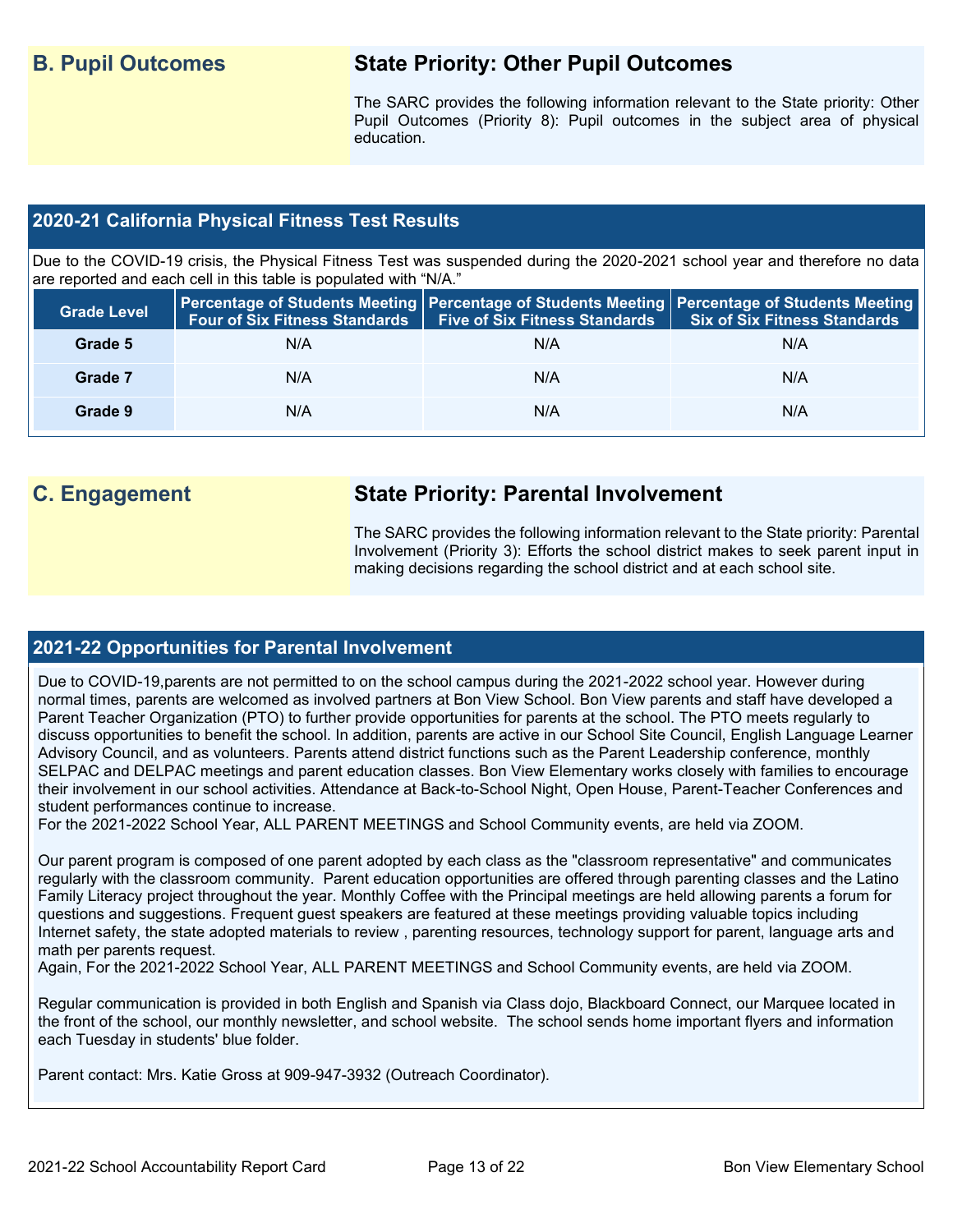#### **2020-21 Chronic Absenteeism by Student Group**

| <b>Student Group</b>                                 | <b>Cumulative</b><br><b>Enrollment</b> | <b>Chronic</b><br><b>Absenteeism</b><br><b>Eligible Enrollment</b> | <b>Chronic</b><br><b>Absenteeism</b><br><b>Count</b> | <b>Chronic</b><br><b>Absenteeism</b><br><b>Rate</b> |
|------------------------------------------------------|----------------------------------------|--------------------------------------------------------------------|------------------------------------------------------|-----------------------------------------------------|
| <b>All Students</b>                                  | 680                                    | 665                                                                | 55                                                   | 8.3                                                 |
| <b>Female</b>                                        | 304                                    | 298                                                                | 27                                                   | 9.1                                                 |
| <b>Male</b>                                          | 376                                    | 367                                                                | 28                                                   | 7.6                                                 |
| American Indian or Alaska Native                     | 11                                     | 11                                                                 | 2                                                    | 18.2                                                |
| <b>Asian</b>                                         | 8                                      | 8                                                                  | $\mathbf 0$                                          | 0.0                                                 |
| <b>Black or African American</b>                     | 20                                     | 20                                                                 | 3                                                    | 15.0                                                |
| <b>Filipino</b>                                      | 3                                      | 3                                                                  | $\mathbf{0}$                                         | 0.0                                                 |
| <b>Hispanic or Latino</b>                            | 614                                    | 600                                                                | 48                                                   | 8.0                                                 |
| Native Hawaiian or Pacific Islander                  | 0                                      | 0                                                                  | $\mathbf 0$                                          | 0.0                                                 |
| <b>Two or More Races</b>                             | $\mathbf{1}$                           | $\mathbf 1$                                                        | $\mathbf{0}$                                         | 0.0                                                 |
| <b>White</b>                                         | 23                                     | 22                                                                 | 2                                                    | 9.1                                                 |
| <b>English Learners</b>                              | 212                                    | 210                                                                | 20                                                   | 9.5                                                 |
| <b>Foster Youth</b>                                  | 9                                      | 9                                                                  | 2                                                    | 22.2                                                |
| <b>Homeless</b>                                      | 56                                     | 56                                                                 | 5                                                    | 8.9                                                 |
| <b>Socioeconomically Disadvantaged</b>               | 605                                    | 597                                                                | 52                                                   | 8.7                                                 |
| <b>Students Receiving Migrant Education Services</b> | $\mathbf{0}$                           | $\mathbf{0}$                                                       | $\Omega$                                             | 0.0                                                 |
| <b>Students with Disabilities</b>                    | 76                                     | 75                                                                 | 6                                                    | 8.0                                                 |

#### **C. Engagement State Priority: School Climate**

The SARC provides the following information relevant to the State priority: School Climate (Priority 6):

- Pupil suspension rates;
- Pupil expulsion rates; and
- Other local measures on the sense of safety

#### **Suspensions and Expulsions**

This table displays suspensions and expulsions data collected between July through June, each full school year respectively. Data collected during the 2020-21 school year may not be comparable to earlier years of this collection due to differences in learning mode instruction in response to the COVID-19 pandemic.

| <b>Subject</b>     | <b>School</b><br>2018-19 | <b>School</b><br>2020-21 | <b>District</b><br>2018-19 | <b>District</b><br>2020-21 | <b>State</b><br>2018-19 | <b>State</b><br>2020-21 |
|--------------------|--------------------------|--------------------------|----------------------------|----------------------------|-------------------------|-------------------------|
| <b>Suspensions</b> | 0.95                     | 0.00                     | 2.98                       | 0.03                       | 3.47                    | 0.20                    |
| <b>Expulsions</b>  | 0.00                     | 0.00                     | 0.00                       | 0.00                       | 0.08                    | 0.00                    |
|                    |                          |                          |                            |                            |                         |                         |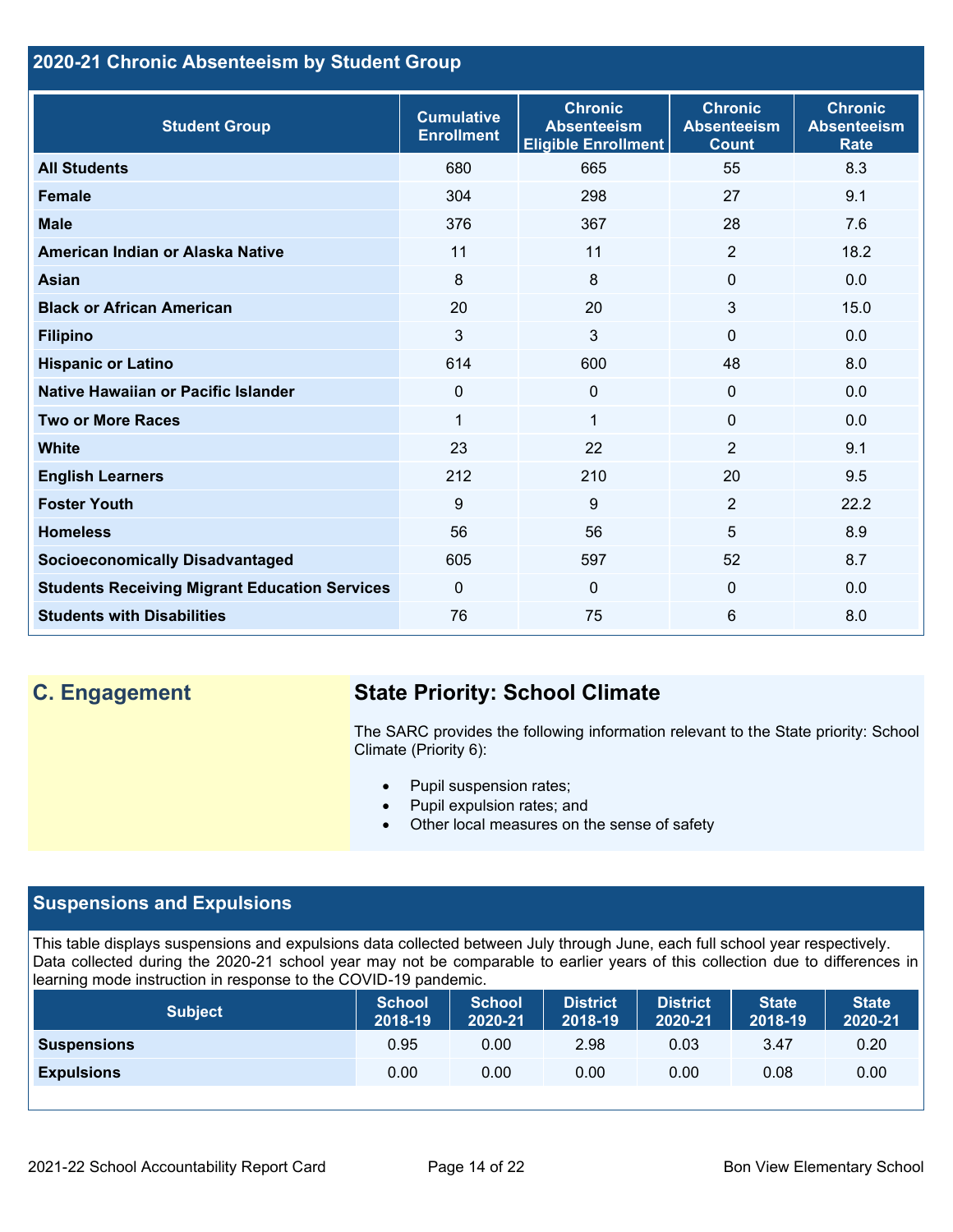This table displays suspensions and expulsions data collected between July through February, partial school year due to the COVID-19 pandemic. The 2019-2020 suspensions and expulsions rate data are not comparable to other year data because the 2019-2020 school year is a partial school year due to the COVID-19 crisis. As such, it would be inappropriate to make any comparisons in rates of suspensions and expulsions in the 2019-2020 school year compared to other school years.

| <b>Subject</b>     | <b>School</b><br>2019-20 | <b>District</b><br>2019-20 | <b>State</b><br>2019-20 |
|--------------------|--------------------------|----------------------------|-------------------------|
| <b>Suspensions</b> | 1.07                     | 1.64                       | 2.45                    |
| <b>Expulsions</b>  | 0.00                     | 0.00                       | 0.05                    |

#### **2020-21 Suspensions and Expulsions by Student Group**

| <b>Student Group</b>                                 | <b>Suspensions Rate</b> | <b>Expulsions Rate</b> |
|------------------------------------------------------|-------------------------|------------------------|
| <b>All Students</b>                                  | 0.00                    | 0.00                   |
| <b>Female</b>                                        | 0.00                    | 0.00                   |
| <b>Male</b>                                          | 0.00                    | 0.00                   |
| American Indian or Alaska Native                     | 0.00                    | 0.00                   |
| <b>Asian</b>                                         | 0.00                    | 0.00                   |
| <b>Black or African American</b>                     | 0.00                    | 0.00                   |
| <b>Filipino</b>                                      | 0.00                    | 0.00                   |
| <b>Hispanic or Latino</b>                            | 0.00                    | 0.00                   |
| Native Hawaiian or Pacific Islander                  | 0.00                    | 0.00                   |
| <b>Two or More Races</b>                             | 0.00                    | 0.00                   |
| <b>White</b>                                         | 0.00                    | 0.00                   |
| <b>English Learners</b>                              | 0.00                    | 0.00                   |
| <b>Foster Youth</b>                                  | 0.00                    | 0.00                   |
| <b>Homeless</b>                                      | 0.00                    | 0.00                   |
| <b>Socioeconomically Disadvantaged</b>               | 0.00                    | 0.00                   |
| <b>Students Receiving Migrant Education Services</b> | 0.00                    | 0.00                   |
| <b>Students with Disabilities</b>                    | 0.00                    | 0.00                   |

#### **2021-22 School Safety Plan**

The Comprehensive School Site Safety Plan was developed for Bon View Elementary School in collaboration with local agencies and the district office. Components of the plan include: maintenance, security and safety of the physical environment, school climate which addresses disaster procedures and routines, an action plan that ensures a safe physical environment and safe school climate, as well as our school safety compliance that ensures required child abuse reporting procedures, suspension and expulsion policies, due process, notification to teachers about dangerous pupils, sexual harassment policy, school-wide dress code, procedure for safe ingress and egress from school, procedures to ensure a safe and orderly environment and rules and procedures on school discipline. Monthly disaster drills are scheduled and practiced school-wide to ensure student safety procedures. The plan was recently reviewed and discussed with the staff in November 2021. School Site Council last approved the Bon View Elementary School Safety Plan on October 20, 2021 . An approved copy of the school site safety plan may be obtained at Bon View Elementary School's main office or the Ontario-Montclair School District office.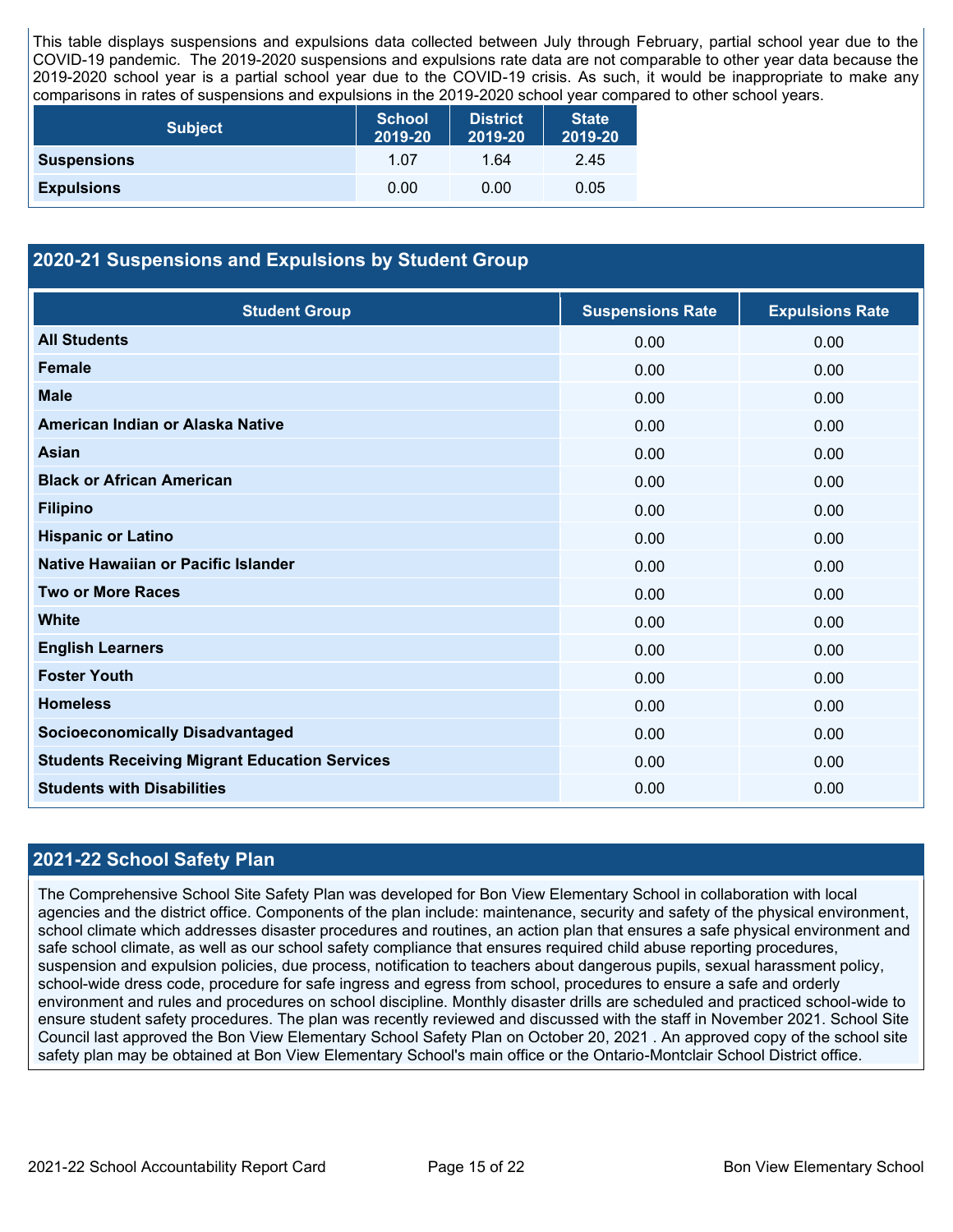The information in this section is required to be in the SARC but is not included in the state priorities for LCFF.

#### **2018-19 Elementary Average Class Size and Class Size Distribution**

This table displays the 2018-19 average class size and class size distribution. The columns titled "Number of Classes" indicates how many classes fall into each size category (a range of total students per class). The "Other" category is for multigrade level classes.

| <b>Grade Level</b> | Average<br><b>Class Size</b> | <b>1-20 Students</b> | $\mid$ Number of Classes with $\mid$ Number of Classes with $\mid$ Number of Classes with<br>21-32 Students | 33+ Students |
|--------------------|------------------------------|----------------------|-------------------------------------------------------------------------------------------------------------|--------------|
| Κ                  | 23                           |                      | 5                                                                                                           |              |
|                    | 23                           |                      |                                                                                                             |              |
|                    | 25                           |                      | 4                                                                                                           |              |
|                    | 24                           |                      |                                                                                                             |              |
|                    | 24                           |                      | 4                                                                                                           |              |
|                    | 29                           |                      | ◠                                                                                                           |              |
|                    | 23                           |                      |                                                                                                             |              |

#### **2019-20 Elementary Average Class Size and Class Size Distribution**

This table displays the 2019-20 average class size and class size distribution. The columns titled "Number of Classes" indicates how many classes fall into each size category (a range of total students per class). The "Other" category is for multi-grade level classes.

| <b>Grade Level</b> | Average<br><b>Class Size</b> | 1-20 Students | Number of Classes with   Number of Classes with   Number of Classes with<br>21-32 Students | 33+ Students |
|--------------------|------------------------------|---------------|--------------------------------------------------------------------------------------------|--------------|
| K                  | 25                           |               | 5                                                                                          |              |
|                    | 20                           | 3             |                                                                                            |              |
|                    | 20                           |               | 4                                                                                          |              |
|                    | 25                           |               | 4                                                                                          |              |
|                    | 31                           |               | 3                                                                                          |              |
| 5                  | 30                           |               | 3                                                                                          |              |
| 6                  | 31                           |               | 3                                                                                          |              |
| <b>Other</b>       |                              |               |                                                                                            |              |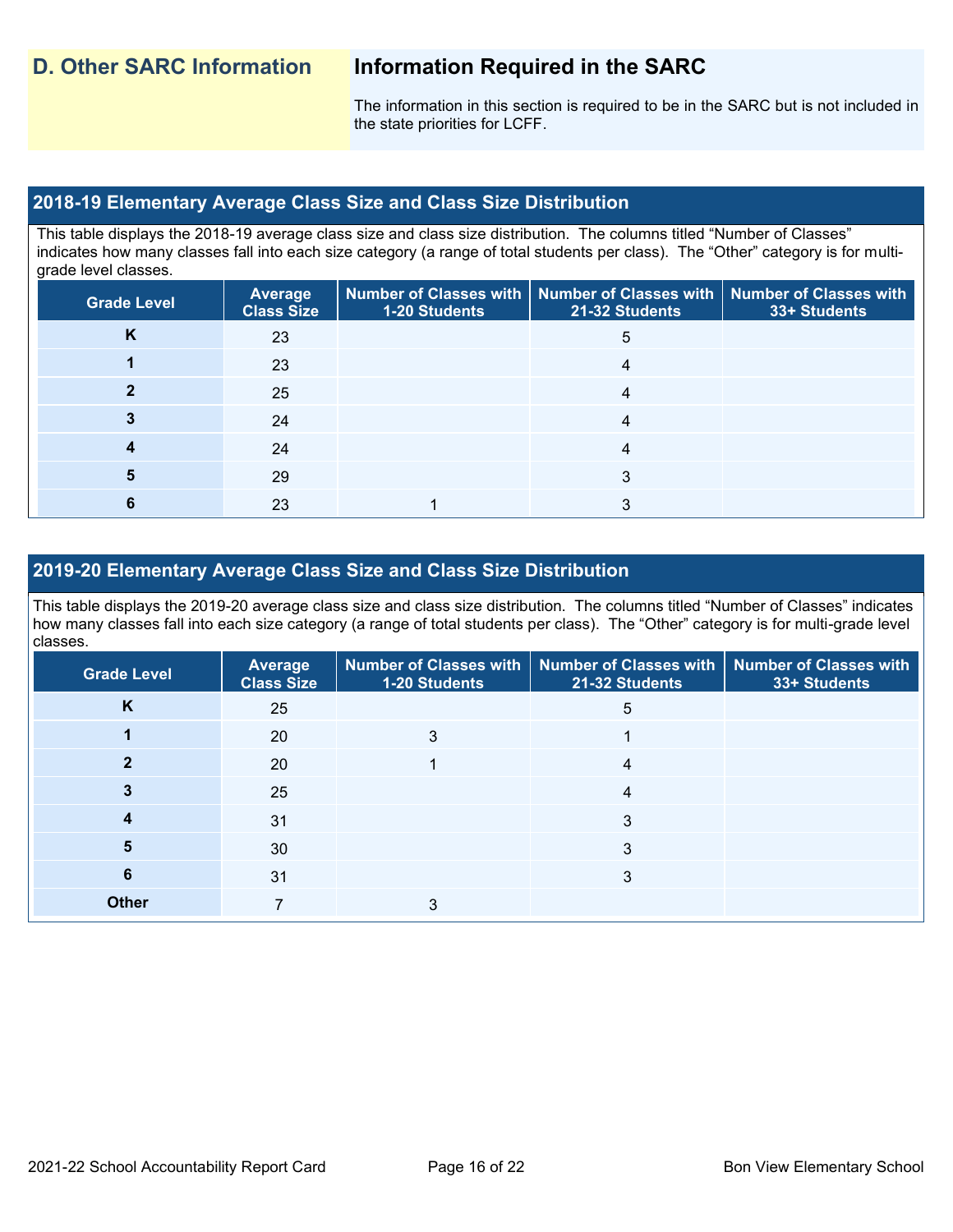#### **2020-21 Elementary Average Class Size and Class Size Distribution**

This table displays the 2020-21 average class size and class size distribution. The columns titled "Number of Classes" indicates how many classes fall into each size category (a range of total students per class). The "Other" category is for multi-grade level classes.

| <b>Grade Level</b> | Average<br><b>Class Size</b> | 1-20 Students | Number of Classes with   Number of Classes with  <br>21-32 Students | <b>Number of Classes with</b><br>33+ Students |
|--------------------|------------------------------|---------------|---------------------------------------------------------------------|-----------------------------------------------|
| K                  | 21                           |               | 4                                                                   |                                               |
|                    | 17                           | ົ             | 3                                                                   |                                               |
|                    | 26                           |               | 3                                                                   |                                               |
|                    | 23                           |               | 4                                                                   |                                               |
|                    | 32                           |               | 2                                                                   |                                               |
| 5                  | 30                           |               | 3                                                                   |                                               |
| 6                  | 31                           |               | 3                                                                   |                                               |
| <b>Other</b>       | 13                           |               |                                                                     |                                               |

#### **2020-21 Ratio of Pupils to Academic Counselor**

This table displays the ratio of pupils to Academic Counselor. One full time equivalent (FTE) equals one staff member working full time; one FTE could also represent two staff members who each work 50 percent of full time.

| <b>Title</b>                        | <b>Ratio</b> |
|-------------------------------------|--------------|
| <b>Pupils to Academic Counselor</b> |              |

#### **2020-21 Student Support Services Staff**

This table displays the number of FTE support staff assigned to this school. One full time equivalent (FTE) equals one staff member working full time; one FTE could also represent two staff members who each work 50 percent of full time.

| <b>Title</b>                                                         | <b>Number of FTE Assigned to School</b> |
|----------------------------------------------------------------------|-----------------------------------------|
| <b>Counselor (Academic, Social/Behavioral or Career Development)</b> | 0                                       |
| Library Media Teacher (Librarian)                                    | 0                                       |
| Library Media Services Staff (Paraprofessional)                      | 0                                       |
| <b>Psychologist</b>                                                  | 0                                       |
| <b>Social Worker</b>                                                 | 0                                       |
| <b>Speech/Language/Hearing Specialist</b>                            | 0                                       |
| <b>Resource Specialist (non-teaching)</b>                            | 0                                       |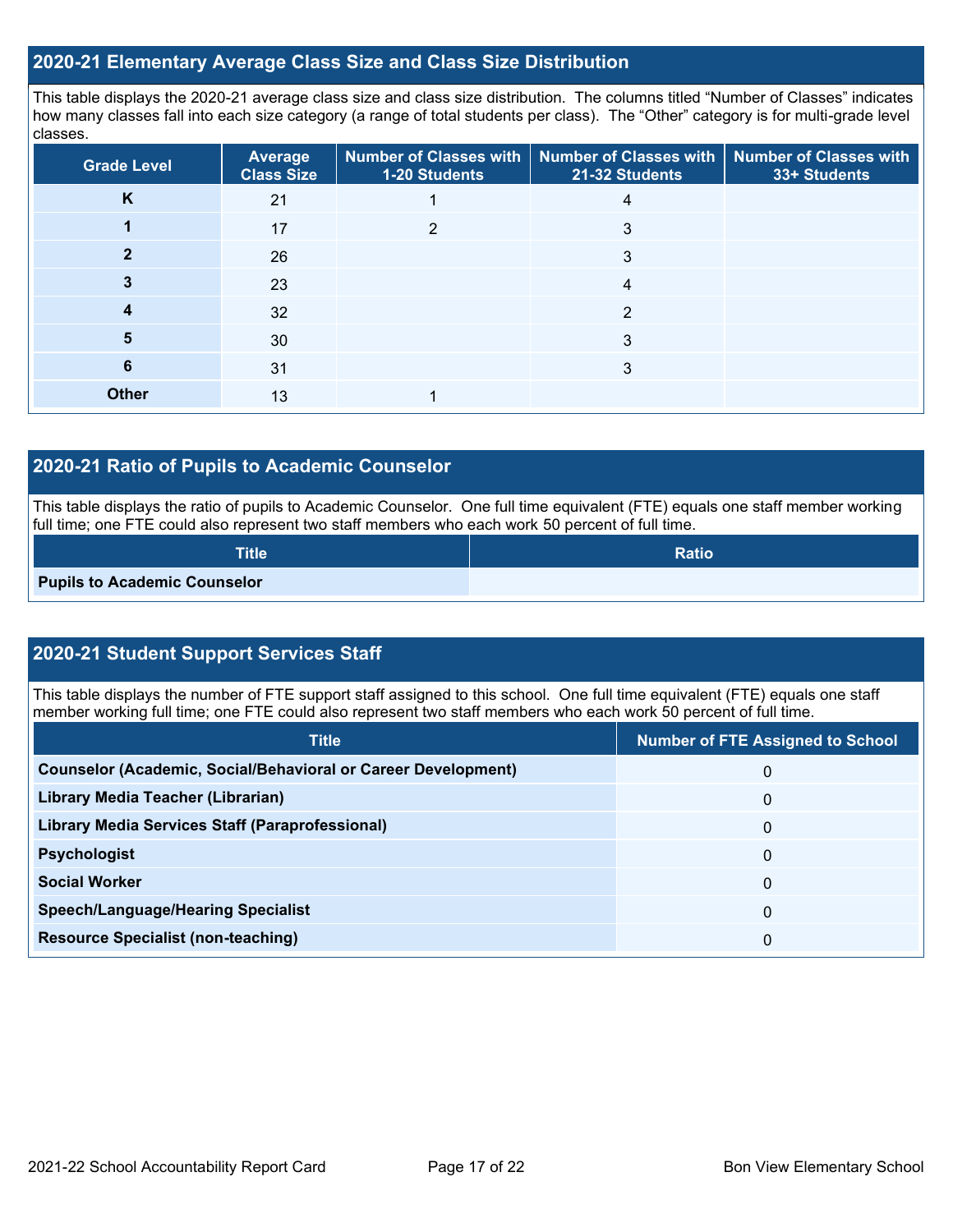#### **2019-20 Expenditures Per Pupil and School Site Teacher Salaries**

This table displays the 2019-20 expenditures per pupil and average teach salary for this school. Cells with N/A values do not require data.

| Level                                                | <b>Total</b><br><b>Expenditures</b><br><b>Per Pupil</b> | <b>Expenditures</b><br><b>Per Pupil</b><br>(Restricted) | <b>Expenditures</b><br><b>Per Pupil</b><br>(Unrestricted) | <b>Average</b><br><b>Teacher</b><br><b>Salary</b> |
|------------------------------------------------------|---------------------------------------------------------|---------------------------------------------------------|-----------------------------------------------------------|---------------------------------------------------|
| <b>School Site</b>                                   | 7174.56                                                 | 967.10                                                  | 6207.46                                                   | 111,485.49                                        |
| <b>District</b>                                      | N/A                                                     | N/A                                                     | 1497.90                                                   | \$92,686                                          |
| <b>Percent Difference - School Site and District</b> | N/A                                                     | N/A                                                     | 122.2                                                     | 18.4                                              |
| <b>State</b>                                         |                                                         |                                                         | \$8,444                                                   | \$85,863                                          |
| <b>Percent Difference - School Site and State</b>    | N/A                                                     | N/A                                                     | $-30.5$                                                   | 26.0                                              |

#### **2020-21 Types of Services Funded**

All students at Bon View receive standards-based instruction at their appropriate grade level. A Response to Intervention model is utilized for students in grades PK-6 within the three pillars of the MTSS framework and progress monitoring data is used to modify instruction on an ongoing basis. Teachers also incorporate the Gradual Release of Responsibility (GRR) Instructional Framework to provide appropriate instruction, moving students towards independence. Through the (GRR), teachers ensure students take responsibility for their own learning by directing teaching and learning through the cognitive process that emphasizes instruction to mentor students to become capable Thinkers. Teachers regularly examine i-Ready Data and student work samples during at grade level planning meetings and PLT'S to ensure that students are mastering standards. They also determine student needs, adjust instruction and plan re-instruction accordingly.

School-wide teachers implement Universal Access time during their Language Arts block where they work in small groups providing students support to access grade level content while providing targeted intervention. Additional intervention action plans are developed when appropriate. The SST process is used to identify, monitor, and provide appropriate interventions for students at-risk.

Interventions are agreed upon and implemented by the classroom teacher in collaboration with the student's family. State education funding provides instructional support in the form of an Intervention Teacher, a Magnet teacher, Outreach Coordinator to continually monitor student progress monthly and support informed decision making. Funds are also used to provide intervention programs for students who are at-risk or at-promise during the school day and after school. Supplemental programs that are utilized to meet the needs of students include Discovery education, Starfall and Mountain Math. Bon View also offers afterschool intervention classes to support and enrich student learning. These intervention classes are provided both by credentialed teachers and the intervention teacher. As an International Baccalaureate World school, Bon View offers an inquiry-based educational program with a global emphasis. As part of the IB program, students receive foreign language instruction, as well as music and PE Enrichment. In addition, as an IB school, a full-time IB library media specialist works with students on research and technology skills.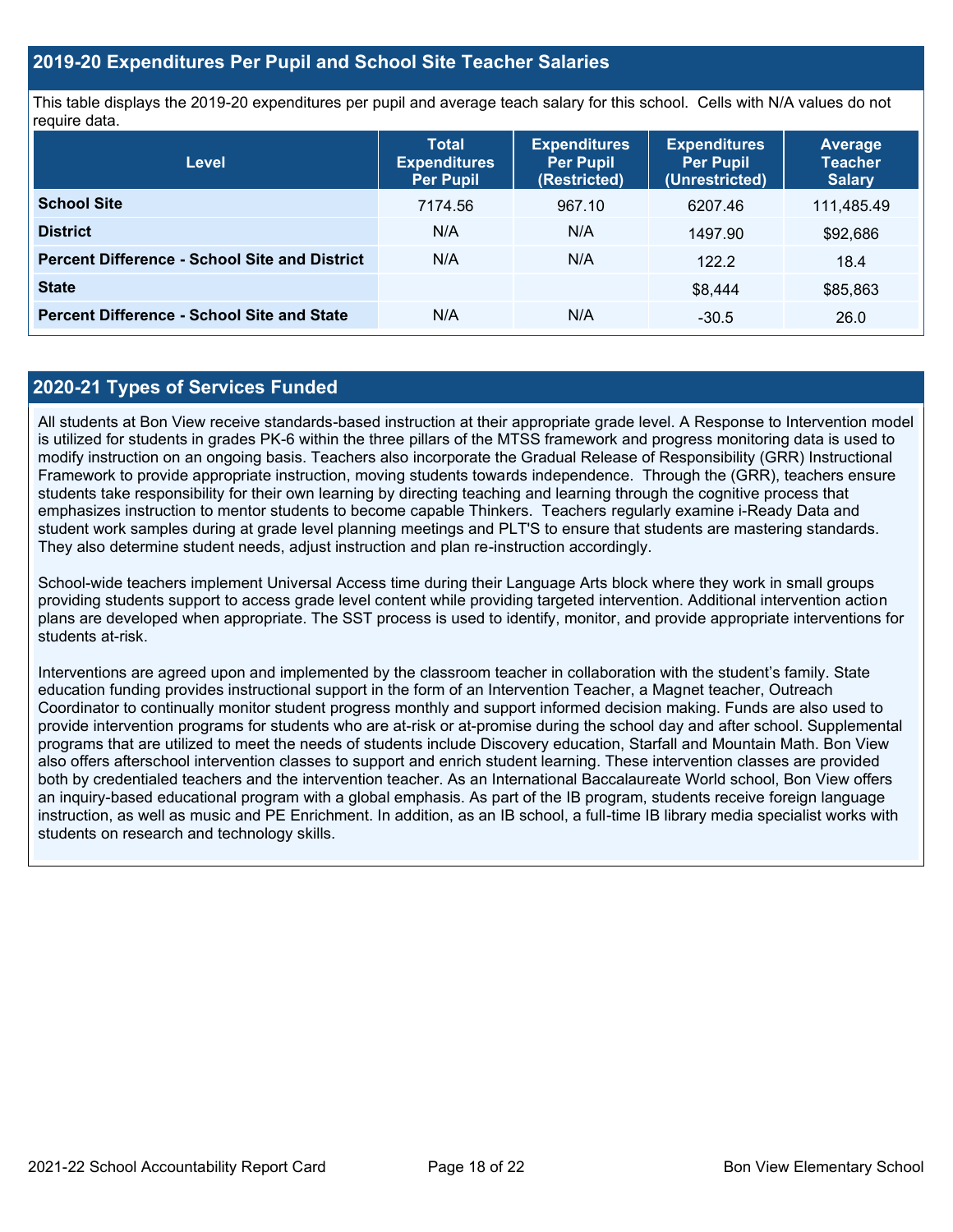#### **2019-20 Teacher and Administrative Salaries**

This table displays the 2019-20 Teacher and Administrative salaries. For detailed information on salaries, see the CDE Certification Salaries & Benefits web page at [http://www.cde.ca.gov/ds/fd/cs/.](http://www.cde.ca.gov/ds/fd/cs/)

| Category                                             | <b>District</b><br><b>Amount</b> | <b>State Average</b><br>for Districts<br>in Same Category |
|------------------------------------------------------|----------------------------------|-----------------------------------------------------------|
| <b>Beginning Teacher Salary</b>                      | \$48,998                         | \$52,060                                                  |
| <b>Mid-Range Teacher Salary</b>                      | \$87,146                         | \$84,043                                                  |
| <b>Highest Teacher Salary</b>                        | \$105,113                        | \$107,043                                                 |
| <b>Average Principal Salary (Elementary)</b>         | \$138,892                        | \$133,582                                                 |
| <b>Average Principal Salary (Middle)</b>             | \$141,565                        | \$138,803                                                 |
| <b>Average Principal Salary (High)</b>               | \$0                              | \$133,845                                                 |
| <b>Superintendent Salary</b>                         | \$319,095                        | \$240,628                                                 |
| <b>Percent of Budget for Teacher Salaries</b>        | 37%                              | 35%                                                       |
| <b>Percent of Budget for Administrative Salaries</b> | 6%                               | 5%                                                        |

#### **Professional Development**

The Ontario-Montclair School District offers research-based, on-going professional development for certificated, classified and management employees aligned with the district's long-term goals. Professional development is designed to help employees enhance their know ledge and develop needed skills to provide quality services in order to maximize student learning and achievement. Professional development courses and programs are developed and coordinated by the district Learning and Teaching Division and are held at a variety of district locations as w ell as on-site. The focus of all professional development is based on the instructional and management priorities outlined in the goals and objectives of the school plan for student achievement. In addition, paraprofessionals such as instructional aides are offered training through the District Education Center and Pupil Personnel Services department. Clerical and Custodial staff training also occurs through the Maintenance and Operations Department and by District Education Center personnel. The district also provides courses for teachers working towards their teaching credentials, support for veteran teachers through the Peer Assistance and Review program (PAR), technology training and classroom support, compliance related workshops and a variety of job-specific and mandated trainings for classified employees. OMSD has several sustained initiatives including writing development, language development, professional learning communities, and SMART goal planning. Professional development is offered primarily after-school, and during the school day on release days. Classroom teachers have participated in various professional development opportunities including IB Units of Inquiry, Gradual Release, i-Ready, Kagan Cooperative Learning, NGSS, Eureka Math, AVID, and Literacy.

Staff development at Bon View is based on evaluations and observations from International Baccalaureate program consultants, district initiatives, and student and staff needs at the site. I-Ready student performance data, along with teacher and principal observations, help determine professional development needs. The focus of our staff development sessions have been in the areas Gradual Release, PLTs, Social Emotional Supports, best practices in Math & ELA, inquiry-based learning approaches, and implementation of IB units of study. Additional professional development this year Gradual Release, i-Ready, and Restorative Practice. Ongoing focus areas include International Baccalaureate (IB) Category I and II training, Write from the Beginning training, inquiry learning, common core standards, and Response to Intervention and Instruction. Teachers meet regularly for collaboration, analyzing student data, and planning instruction based on student performance. This year we continued with the implementation of MTSS (Multi-Tiered Systems of Support) where a leadership team is actively working on strengthening our systems for Academics, Behavior, and Social-Emotional student support in collaboration with the school sites leadership teams such as the Pedagogical, AVID, and PBIS.

This table displays the number of school days dedicated to staff development and continuous improvement.

| <b>Subiect</b>                                                                  |  | 2019-20   2020-21   2021-22 |
|---------------------------------------------------------------------------------|--|-----------------------------|
| Number of school days dedicated to Staff Development and Continuous Improvement |  |                             |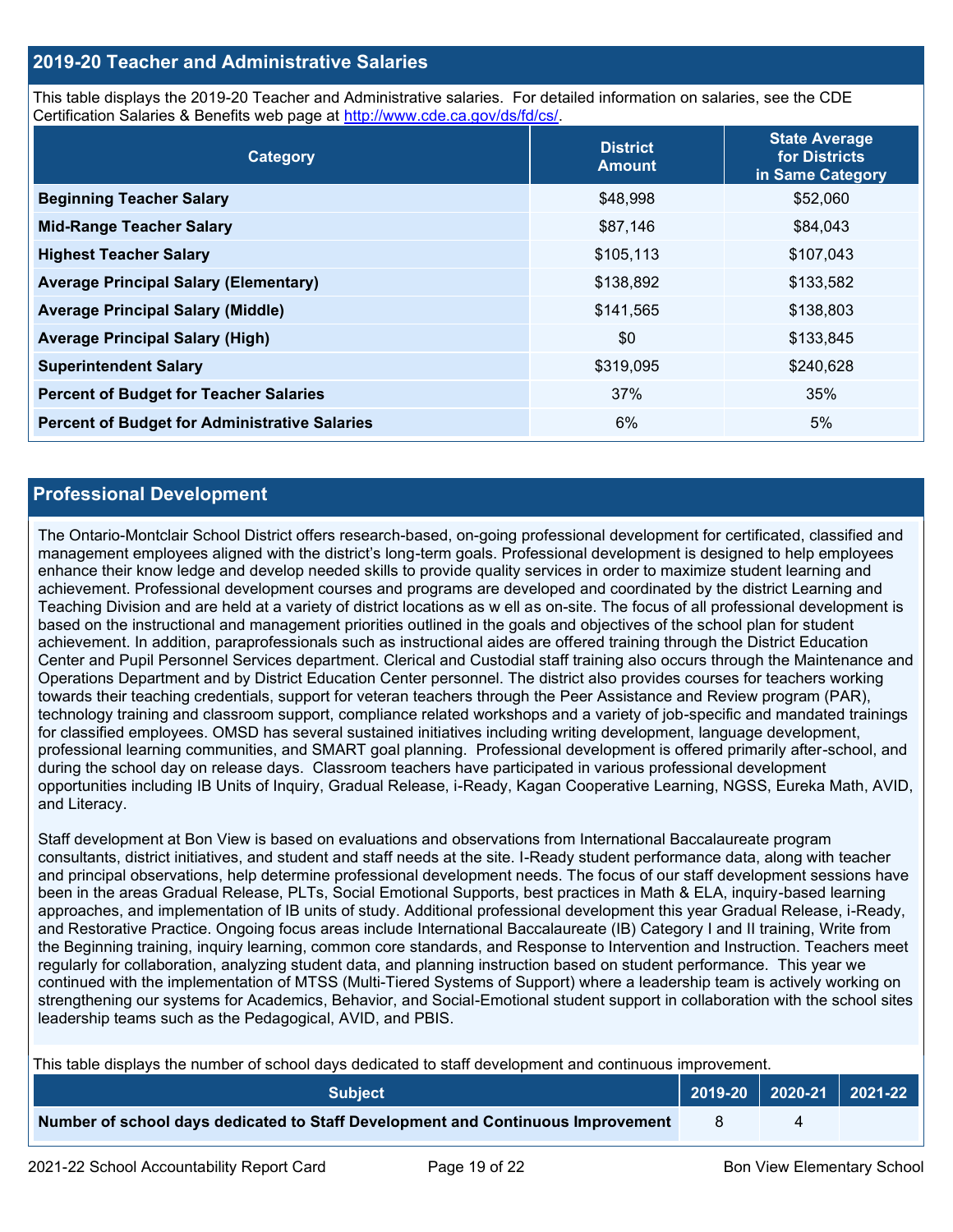# **Ontario-Montclair School District 2020-21 Local Accountability Report Card (LARC) Addendum**

### **Local Accountability Report Card (LARC) Addendum**

**2020-21 Local Accountability Report Card (LARC) Addendum Overview**



On July 14, 2021, the California State Board of Education (SBE) determined that the California Department of Education (CDE) will use the SARC as the mechanism to conduct a one-time data collection of the LEA-level aggregate test results of all school's local assessments administered during the 2020–2021 school year in order to meet the federal Every Students Succeeds Act (ESSA) reporting requirement for the Local Educational Agency Accountability Report Cards (LARCs).

Each local educational agency (LEA) is responsible for preparing and posting their annual LARC in accordance with the federal ESSA. As a courtesy, the CDE prepares and posts the LARCs on behalf of all LEAs.

Only for the 2020–2021 school year and the 2020–2021 LARCs, LEAs are required to report their aggregate local assessments test results at the LEA-level to the CDE by populating the tables below via the SARC. These data will be used to meet the LEAs' federal requirement for their LARCs. Note that it is the responsibility of the school and LEA to ensure that all student privacy and suppression rules are in place when reporting data in Tables 3 and 4 in the Addendum, as applicable.

The tables below are not part of the SBE approved 2020–2021 SARC template but rather are the mechanism by which these required data will be collected from LEAs.

For purposes of the LARC and the following tables, an LEA is defined as a school district, a county office of education, or a direct funded charter school.

| 2021-22 District Contact Information |                                   |  |
|--------------------------------------|-----------------------------------|--|
| <b>District Name</b>                 | Ontario-Montclair School District |  |
| <b>Phone Number</b>                  | $(909)$ 459-2500                  |  |
| Superintendent                       | Dr. James Q. Hammond              |  |
| <b>Email Address</b>                 | info@omsd.net                     |  |
| <b>District Website Address</b>      | https://www.omsd.net              |  |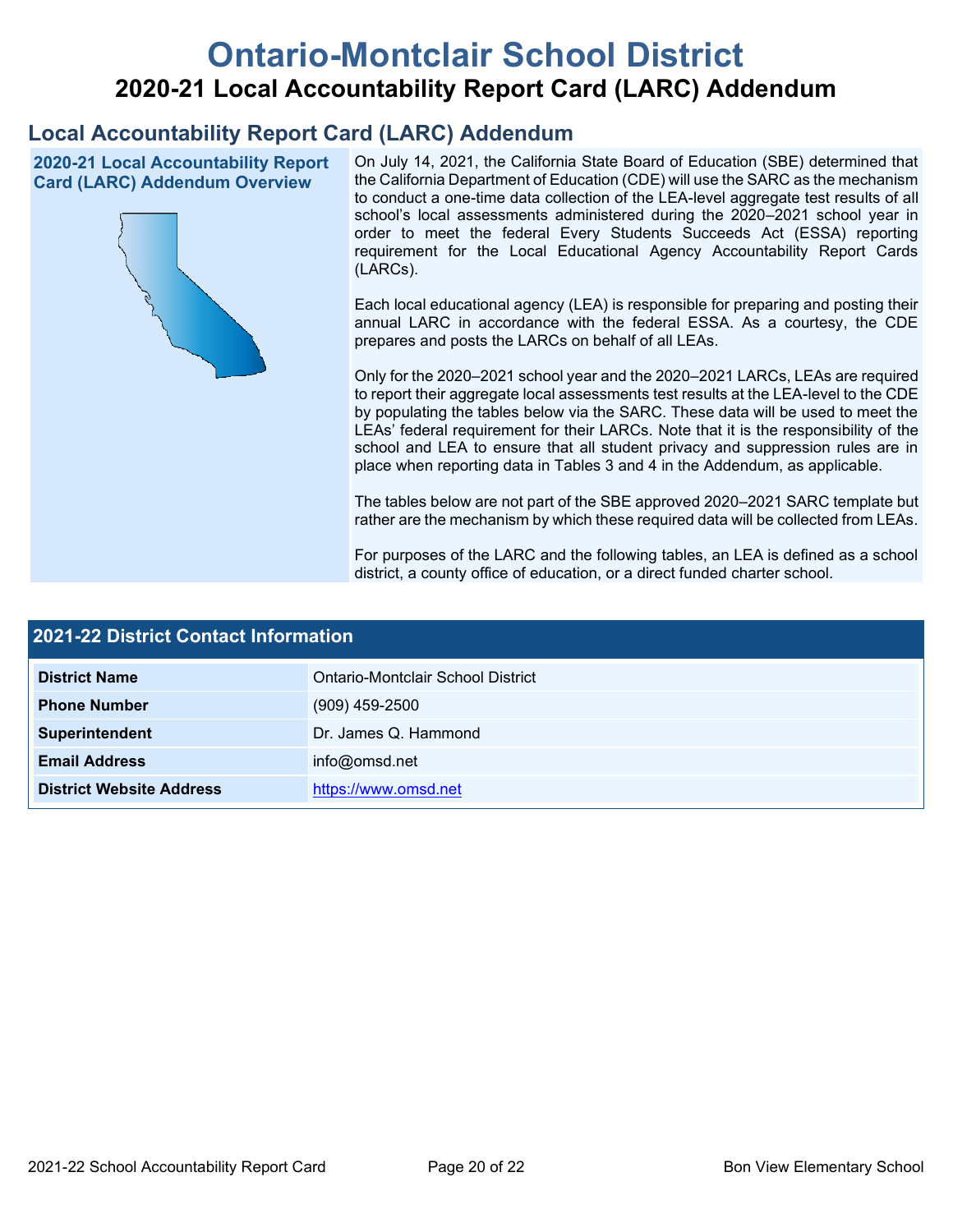#### **2020-21 CAASPP Test Results in ELA by Student Group**

This table displays CAASPP test results in ELA by student group for students grades three through eight and grade eleven taking and completing a state-administered assessment. The CDE will populate this table for schools in cases where the school administered the CAASPP assessment. In cases where the school administered a local assessment instead of CAASPP, the CDE will populate this table with "NT" values, meaning this school did not test students using the CAASPP. See the local assessment(s) table for more information.

| <b>CAASPP</b><br><b>Student Groups</b>               | <b>CAASPP</b><br><b>Total</b><br><b>Enrollment</b> | <b>CAASPP</b><br><b>Number</b><br><b>Tested</b> | <b>CAASPP</b><br><b>Percent</b><br><b>Tested</b> | <b>CAASPP</b><br><b>Percent</b><br><b>Not Tested</b> | <b>CAASPP</b><br><b>Percent</b><br>Met or<br><b>Exceeded</b> |
|------------------------------------------------------|----------------------------------------------------|-------------------------------------------------|--------------------------------------------------|------------------------------------------------------|--------------------------------------------------------------|
| <b>All Students</b>                                  | 12994                                              | <b>NT</b>                                       | <b>NT</b>                                        | <b>NT</b>                                            | <b>NT</b>                                                    |
| <b>Female</b>                                        | 6378                                               | <b>NT</b>                                       | <b>NT</b>                                        | <b>NT</b>                                            | <b>NT</b>                                                    |
| <b>Male</b>                                          | 6616                                               | <b>NT</b>                                       | <b>NT</b>                                        | <b>NT</b>                                            | <b>NT</b>                                                    |
| American Indian or Alaska Native                     | 92                                                 | <b>NT</b>                                       | <b>NT</b>                                        | <b>NT</b>                                            | <b>NT</b>                                                    |
| <b>Asian</b>                                         | 257                                                | <b>NT</b>                                       | <b>NT</b>                                        | <b>NT</b>                                            | <b>NT</b>                                                    |
| <b>Black or African American</b>                     | 394                                                | <b>NT</b>                                       | <b>NT</b>                                        | <b>NT</b>                                            | <b>NT</b>                                                    |
| <b>Filipino</b>                                      | 81                                                 | <b>NT</b>                                       | <b>NT</b>                                        | <b>NT</b>                                            | <b>NT</b>                                                    |
| <b>Hispanic or Latino</b>                            | 11629                                              | <b>NT</b>                                       | <b>NT</b>                                        | <b>NT</b>                                            | <b>NT</b>                                                    |
| <b>Native Hawaiian or Pacific Islander</b>           | 31                                                 | <b>NT</b>                                       | <b>NT</b>                                        | <b>NT</b>                                            | <b>NT</b>                                                    |
| <b>Two or More Races</b>                             | 140                                                | <b>NT</b>                                       | <b>NT</b>                                        | <b>NT</b>                                            | <b>NT</b>                                                    |
| <b>White</b>                                         | 370                                                | <b>NT</b>                                       | <b>NT</b>                                        | <b>NT</b>                                            | <b>NT</b>                                                    |
| <b>English Learners</b>                              | 2756                                               | <b>NT</b>                                       | <b>NT</b>                                        | <b>NT</b>                                            | <b>NT</b>                                                    |
| <b>Foster Youth</b>                                  | 73                                                 | <b>NT</b>                                       | <b>NT</b>                                        | <b>NT</b>                                            | <b>NT</b>                                                    |
| <b>Homeless</b>                                      | 2320                                               | <b>NT</b>                                       | <b>NT</b>                                        | <b>NT</b>                                            | <b>NT</b>                                                    |
| <b>Military</b>                                      | $\mathbf 0$                                        | $\mathbf 0$                                     | $\mathbf 0$                                      | $\mathbf 0$                                          | 0                                                            |
| <b>Socioeconomically Disadvantaged</b>               | 11552                                              | <b>NT</b>                                       | <b>NT</b>                                        | <b>NT</b>                                            | <b>NT</b>                                                    |
| <b>Students Receiving Migrant Education Services</b> | 0                                                  | $\mathbf 0$                                     | $\mathbf{0}$                                     | $\mathbf 0$                                          | 0                                                            |
| <b>Students with Disabilities</b>                    | 1919                                               | <b>NT</b>                                       | <b>NT</b>                                        | <b>NT</b>                                            | <b>NT</b>                                                    |